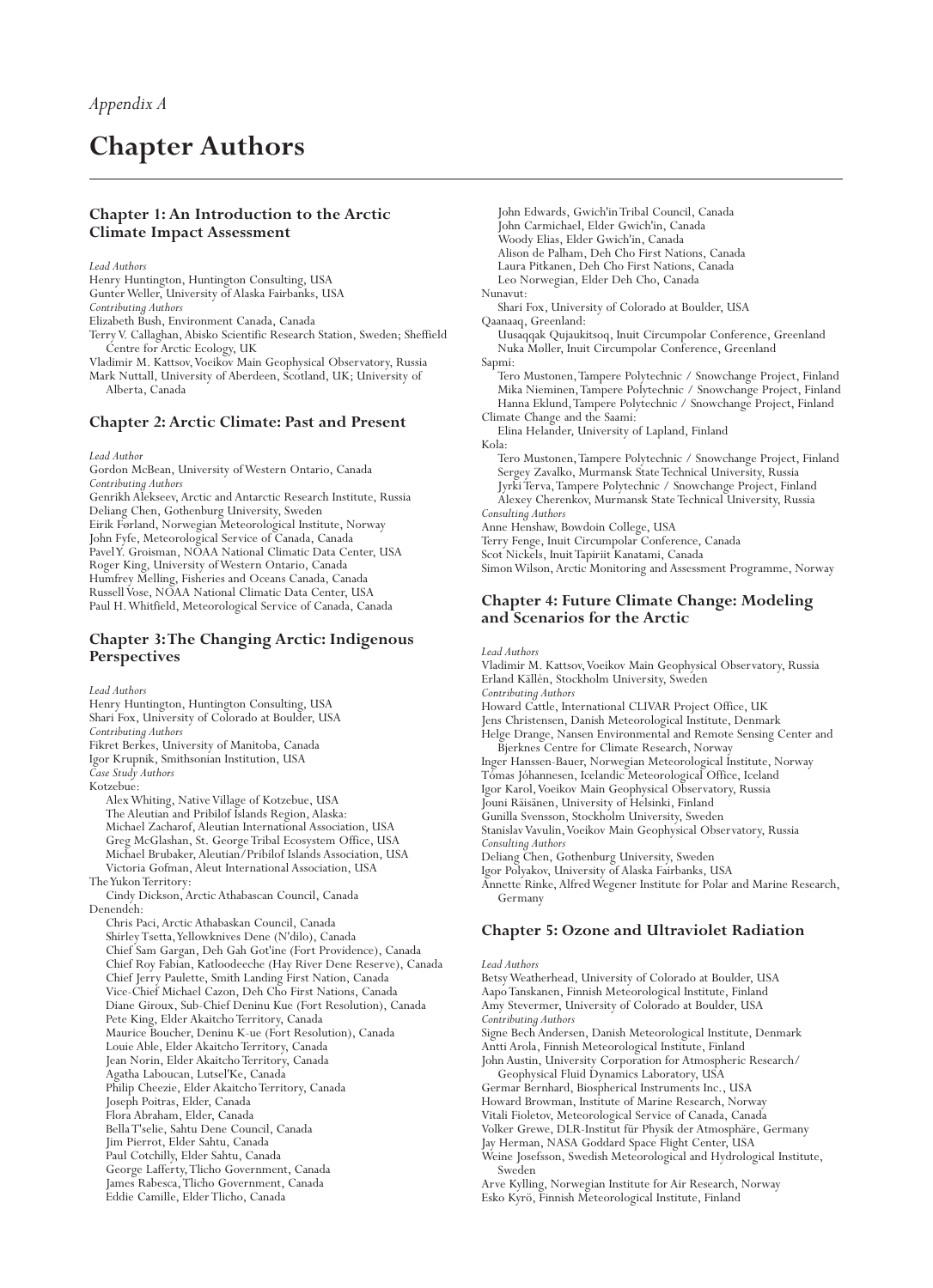Anders Lindfors, Finnish Meteorological Institute, Finland Drew Shindell, NASA Goddard Institute for Space Studies, USA Petteri Taalas, Finnish Meteorological Institute, Finland David Tarasick, Meteorological Service of Canada, Canada *Consulting Authors*

Valery Dorokhov, Central Aerological Observatory, Russia Bjorn Johnsen, Norwegian Radiation Protection Authority, Norway Jussi Kaurola, Finnish Meteorological Institute, Finland

Rigel Kivi, Finnish Meteorological Institute, Finland

Nikolay Krotkov, NASA Goddard Space Flight Center, USA

Kaisa Lakkala, Finnish Meteorological Institute, Finland

Jacqueline Lenoble, Université des Sciences et Technologies de Lille, France

David Sliney, U.S. Army Center for Health Promotion and Preventive Medicine, USA

## **Chapter 6: Cryosphere and Hydrology**

#### *Lead Author*

John E.Walsh, University of Alaska Fairbanks, USA *Contributing Authors*

Oleg Anisimov, State Hydrological Institute, Russia Jon Ove M. Hagen, University of Oslo, Norway Thor Jakobsson, Icelandic Meteorological Office, Iceland Johannes Oerlemans, University of Utrecht, Netherlands Terry D. Prowse, University of Victoria, Canada Vladimir Romanovsky, University of Alaska Fairbanks, USA Nina Savelieva, Pacific Oceanological Institute, Russia Mark Serreze, University of Colorado at Boulder, USA Alex Shiklomanov, University of New Hampshire, USA Igor Shiklomanov, State Hydrological Institute, Russia Steven Solomon, Geological Survey of Canada, Canada *Consulting Authors*

Anthony Arendt, University of Alaska Fairbanks, USA David Atkinson, University of Alaska Fairbanks, USA Michael N. Demuth, Natural Resources Canada, Canada Julian Dowdeswell, Scott Polar Research Institute, UK Mark Dyurgerov, University of Colorado at Boulder, USA Andrey Glazovsky, Institute of Geography, RAS, Russia Roy M. Koerner, Geological Survey of Canada, Canada Mark Meier, University of Colorado at Boulder, USA Niels Reeh,Technical University of Denmark, Denmark Oddur Siggurðsson, National Energy Authority, Hydrological Service, Iceland

Konrad Steffen, University of Colorado at Boulder, USA Martin Truffer, University of Alaska Fairbanks, USA

## **Chapter 7: Arctic Tundra and Polar Desert Ecosystems**

*Lead Author*

Terry V. Callaghan, Abisko Scientific Research Station, Sweden; Sheffield Centre for Arctic Ecology, UK

*Contributing Authors*

Lars Olof Björn, Lund University, Sweden

F. Stuart Chapin III, University of Alaska Fairbanks, USA

Yuri Chernov, A.N. Severtsov Institute of Evolutionary Morphology and Animal Ecology, RAS, Russia

Torben R. Christensen, Lund University, Sweden

Brian Huntley, University of Durham, UK

Rolf Ims, University of Tromsø, Norway

Margareta Johansson, Abisko Scientific Research Station, Sweden

Dyanna Jolly Riedlinger, Dyanna Jolly Consulting, Canada

Sven Jonasson, University of Copenhagen, Denmark

Nadya Matveyeva, Komarov Botanical Institute, RAS, Russia

Walter Oechel, San Diego State University, USA

Nicolai Panikov, Stevens Technical University, USA Gus Shaver, Marine Biological Laboratory, USA

*Consulting Authors*

Josef Elster, University of South Bohemia, Czech Republic Heikki Henttonen, Finnish Forest Research Institute, Finland

Ingibjörg S. Jónsdóttir, University of Svalbard, Norway

Kari Laine, University of Oulu, Finland

Sibyll Schaphoff, Potsdam Institute for Climate Impact Research, .<br>Germany

Stephen Sitch, Potsdam Institute for Climate Impact Research, Germany

Erja Taulavuori, University of Oulu, Finland

Kari Taulavuori, University of Oulu, Finland

Christoph Zöckler, UNEP World Conservation Monitoring Centre, UK

## **Chapter 8: Freshwater Ecosystems and Fisheries**

*Lead Authors*

Frederick J.Wrona, National Water Research Institute, Canada Terry D. Prowse, National Water Research Institute, Canada James D. Reist, Fisheries and Oceans Canada, Canada *Contributing Authors* Richard Beamish, Fisheries and Oceans Canada, Canada John J. Gibson, National Water Research Institute, Canada John Hobbie, Marine Biological Laboratory, USA Erik Jeppesen, National Environmental Research Institute, Denmark Jackie King, Fisheries and Oceans Canada, Canada Guenter Koeck, University of Innsbruck, Austria Atte Korhola, University of Helsinki, Finland Lucie Lévesque, National Water Research Institute, Canada Robie Macdonald, Fisheries and Oceans Canada, Canada Michael Power, University of Waterloo, Canada Vladimir Skvortsov, Institute of Limnology, Russia Warwick Vincent, Laval University, Canada *Consulting Authors* Robert Clark, Canadian Wildlife Service, Canada Brian Dempson, Fisheries and Oceans Canada, Canada David Lean, University of Ottawa, Canada Hannu Lehtonen, University of Helsinki, Finland Sofia Perin, University of Ottawa, Canada Reinhard Pienitz, Laval University, Canada Milla Rautio, Laval University, Canada John Smol, Queen's University, Canada Ross Tallman, Fisheries and Oceans Canada, Canada Alexander Zhulidov, Centre for Preparation and Implementation of International Projects on Technical Assistance, Russia

## **Chapter 9: Marine Systems**

*Lead Author* Harald Loeng, Institute of Marine Research, Norway *Contributing Authors* Keith Brander, International Council for the Exploration of the Sea, Denmark Eddy Carmack, Institute of Ocean Sciences, Canada Stanislav Denisenko, Zoological Institute, RAS, Russia Ken Drinkwater, Bedford Institute of Oceanography, Canada Bogi Hansen, Fisheries Laboratory, Faroe Islands Kit Kovacs, Norwegian Polar Institute, Norway Pat Livingston, NOAA National Marine Fisheries Service, USA Fiona McLaughlin, Institute of Ocean Sciences, Canada Egil Sakshaug, Norwegian University of Science and Technology, Norway *Consulting Authors* Richard Bellerby, Bjerknes Centre for Climate Research, Norway Howard Browman, Institute of Marine Research, Norway Tore Furevik, University of Bergen, Norway Jacqueline M. Grebmeier, University of Tennessee, USA Eystein Jansen, Bjerknes Centre for Climate Research, Norway Steingrimur Jónsson, Marine Research Institute, Iceland Lis Lindal Jørgensen, Institute of Marine Research, Norway Svend-Aage Malmberg, Marine Research Institute, Iceland Svein Østerhus, Bjerknes Centre for Climate Research, Norway Geir Ottersen, Institute of Marine Research, Norway Koji Shimada, Japan Marine Science and Technology Center, Japan

## **Chapter 10: Principles of Conserving the Arctic's Biodiversity**

*Lead Author*

Michael B. Usher, University of Stirling, Scotland, UK

*Contributing Authors*

Terry V. Callaghan, Abisko Scientific Research Station, Sweden; Sheffield Centre for Arctic Ecology, UK

Grant Gilchrist, Canadian Wildlife Service, Canada

Bill Heal, Durham University, UK

Glenn P. Juday, University of Alaska Fairbanks, USA

- Harald Loeng, Institute of Marine Research, Norway
- Magdalena A. K. Muir, Conservation of Arctic Flora and Fauna, Iceland; Arctic Institute of North America, Canada
- Pål Prestrud, Centre for Climate Research in Oslo, Norway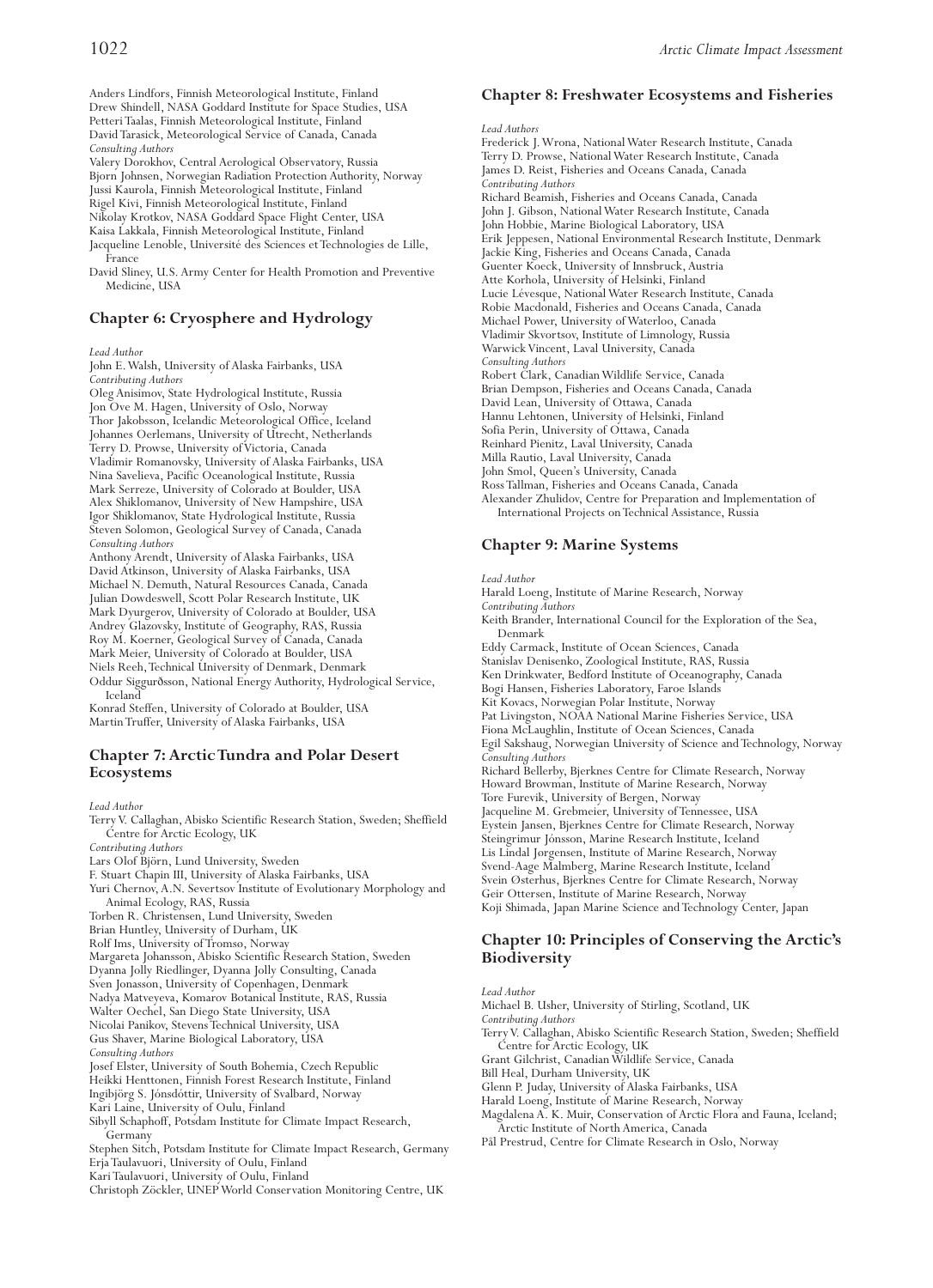## **Chapter 11: Management and Conservation of Wildlife in a Changing Arctic Environment**

*Lead Author*

- David R. Klein, University of Alaska Fairbanks, USA *Contributing Authors*
- Leonid M. Baskin, Institute of Ecology and Evolution, Russia Lyudmila S. Bogoslovskaya, Russian Institute of Cultural and Natural Heritage, Russia
- Kjell Danell, Swedish University of Agricultural Sciences, Sweden Anne Gunn, Government of the Northwest Territory, Canada David B. Irons, U.S. Fish and Wildlife Service, USA Gary P. Kofinas, University of Alaska Fairbanks, USA Kit M. Kovacs, Norwegian Polar Institute, Norway Margarita Magomedova, Institute of Plant and Animal Ecology, Russia Rosa H. Meehan, U.S. Fish and Wildlife Service, USA Don E. Russell, Canadian Wildlife Service, Canada Patrick Valkenburg, Alaska Department of Fish and Game, USA

## **Chapter 12: Hunting, Herding, Fishing, and Gathering: Indigenous Peoples and Renewable Resource Use in the Arctic**

*Lead Author*

Mark Nuttall, University of Aberdeen, Scotland, UK; University of Alberta, Canada *Contributing Authors* Fikret Berkes, University of Manitoba, Canada Bruce Forbes, University of Lapland, Finland Gary Kofinas, University of Alaska Fairbanks, USA Tatiana Vlassova, Russian Association of Indigenous Peoples of the North (RAIPON), Russia George Wenzel, McGill University, Canada

## **Chapter 13: Fisheries and Aquaculture**

*Lead Authors*

Hjalmar Vilhjálmsson, Marine Research Institute, Iceland Alf Håkon Hoel, University of Tromsø, Norway *Contributing Authors* Sveinn Agnarsson, University of Iceland, Iceland Ragnar Arnason, University of Iceland, Iceland James E. Carscadden, Fisheries and Oceans Canada, Canada Arne Eide, University of Tromsø, Norway David Fluharty, University of Washington, USA Geir Hønneland, Fridtjof Nansen Institute, Norway Carsten Hvingel, Pinngortitaleriffik, Greenland Institute of Natural Resources, Greenland Jakob Jakobsson, Marine Research Institute, Iceland George Lilly, Fisheries and Oceans Canada, Canada Odd Nakken, Institute of Marine Research, Norway Vladimir Radchenko, Sakhalin Research Institute of Fisheries and Oceanography, Russia Susanne Ramstad, Norwegian Polar Institute, Norway

William Schrank, Memorial University of Newfoundland, Canada Niels Vestergaard, University of Southern Denmark, Denmark Thomas Wilderbuer, NOAA National Marine Fisheries Service, USA

## **Chapter 14: Forests, Land Management, and Agriculture**

*Lead Author* Glenn P. Juday, University of Alaska Fairbanks, USA *Contributing Authors* Valerie Barber, University of Alaska Fairbanks, USA Paul Duffy, University of Alaska Fairbanks, USA Hans Linderholm, Göteborg University, Sweden Scott Rupp, University of Alaska Fairbanks, USA Steve Sparrow, University of Alaska Fairbanks, USA Eugene Vaganov,V.N. Sukachev Institute of Forest Research, RAS, Russia John Yarie, University of Alaska Fairbanks, USA *Consulting Authors* Edward Berg, U.S. Fish and Wildlife Service, USA Rosanne D'Arrigo, Lamont Doherty Earth Observatory, USA Olafur Eggertsson, Icelandic Forest Research, Iceland V.V. Furyaev, V.N. Sukachev Institute of Forest Research, RAS, Russia Edward H. Hogg, Canadian Forest Service, Canada

Satu Huttunen, University of Oulu, Finland

Gordon Jacoby, Lamont Doherty Earth Observatory, USA

V.Ya. Kaplunov,V.N. Sukachev Institute of Forest Research, RAS, Russia

Seppo Kellomaki, University of Joensuu, Finland A.V. Kirdyanov,V.N. Sukachev Institute of Forest Research, RAS, Russia

Carol E. Lewis, University of Alaska Fairbanks, USA

Sune Linder, Swedish University of Agricultural Sciences, Sweden M.M. Naurzbaev,V.N. Sukachev Institute of Forest Research, RAS, USA F.I. Pleshikov,V.N. Sukachev Institute of Forest Research, RAS, Russia

Ulf T. Runesson, Lakehead University, Canada

- Yu.V. Savva, V.N. Sukachev Institute of Forest Research, RAS, Russia
- O.V. Sidorova,V.N. Sukachev Institute of Forest Research, RAS, Russia
- V.D. Stakanov,V.N. Sukachev Institute of Forest Research, RAS, Russia N.M.Tchebakova,V.N. Sukachev Institute of Forest Research, RAS,
- Russia E.N.Valendik,V.N. Sukachev Institute of Forest Research, RAS, Russia

E.F.Vedrova,V.N. Sukachev Institute of Forest Research, RAS, Russia Martin Wilmking, Lamont-Doherty Earth Observatory, USA

## **Chapter 15: Human Health**

*Lead Authors* Jim Berner, Alaska Native Tribal Health Consortium, USA Christopher Furgal, Laval University, Canada *Contributing Authors:* Peter Bjerregaard, National Institute of Public Health, Denmark Mike Bradley, Alaska Native Tribal Health Consortium, USA Tine Curtis, National Institute of Public Health, Denmark Ed De Fabo, George Washington University, USA Juhani Hassi, University of Oulu, Finland William Keatinge, Queen Mary and Westfield College, UK Siv Kvernmo, University of Tromsø, Norway Simo Nayha, University of Oulu, Finland Hannu Rintamaki, Finnish Institute of Occupational Health, Finland John Warren, Alaska Native Tribal Health Consortium, USA

## **Chapter 16: Infrastructure: Buildings, Support Systems, and Industrial Facilities**

*Lead Author*

Arne Instanes, Instanes Consulting Engineers, Norway<br>Contributing Authors *Contributing Authors* Oleg Anisimov, State Hydrological Institute, Russia Lawson Brigham, U.S. Arctic Research Commission, USA Douglas Goering, University of Alaska Fairbanks, USA Lev N. Khrustalev, Moscow State University, Russia Branko Ladanyi, École Polytechnique de Montreal, Canada Jan Otto Larsen, Norwegian University of Science and Technology, Norway *Consulting Authors* Orson Smith, University of Alaska Anchorage, USA Amy Stevermer, University of Colorado at Boulder, USA

Betsy Weatherhead, University of Colorado at Boulder, USA Gunter Weller, University of Alaska Fairbanks, USA

## **Chapter 17: Climate Change in the Context of Multiple Stressors and Resilience**

*Lead Authors* James J. McCarthy, Harvard University, USA

Marybeth Long Martello, Harvard University, USA

*Contributing Authors*

- Robert Corell, American Meteorological Society and Harvard University, USA
- Noelle Eckley Selin, Harvard University, USA
- Shari Fox, University of Colorado at Boulder, USA
- Grete Hovelsrud-Broda, Centre for International Climate and
- Environmental Research, Norway Svein Disch Mathiesen, Norwegian School of Veterinary Science and Nordic Sámi Institute, Norway
- Colin Polsky, Clark University, USA

- Henrik Selin, Boston University, USA Nicholas J.C.Tyler, University of Tromsø, Norway
- *Consulting Authors*
- Kirsti Strøm Bull, University of Oslo and Nordic Sámi Institute, Norway
- Inger Maria Gaup Eira, Nordic Sámi Institute, Norway
- Nils Isak Eira, Fossbakken, Norway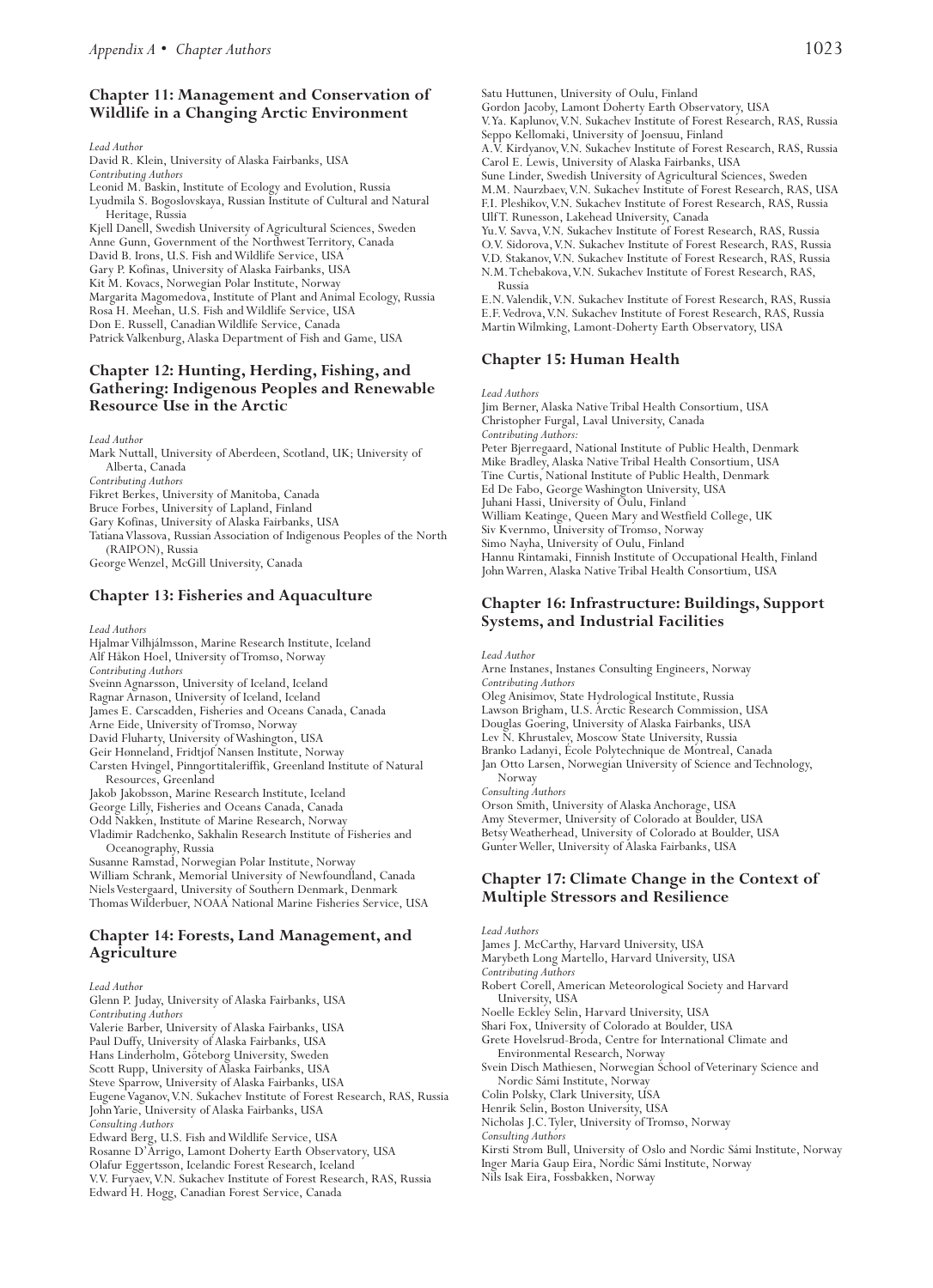Siri Eriksen, Centre for International Climate and Environmental Research, Norway Inger Hanssen-Bauer, Norwegian Meteorological Institute, Norway Johan Klemet Kalstad, Nordic Sámi Institute, Norway Christian Nellemann, Norwegian Nature Research Institute, Norway Nils Oskal, Sámi University College, Norway Erik S. Reinert, Hvasser,Tønsberg, Norway Douglas Siegel-Causey, Harvard University, USA Paal Vegar Storeheier, University of Tromsø, Norway Johan Mathis Turi, Association of World Reindeer Herders, Norway

## **Chapter 18: Summary and Synthesis of the ACIA**

*Lead Author* Gunter Weller, University of Alaska Fairbanks, USA *Contributing Authors* Elizabeth Bush, Environment Canada, Canada Terry V. Callaghan, Abisko Scientific Research Station, Sweden; Sheffield Centre for Arctic Ecology, UK Robert Corell, American Meteorological Society and Harvard University, USA Shari Fox, University of Colorado at Boulder, USA Christopher Furgal, Laval University, Canada Alf Håkon Hoel, University of Tromsø, Norway Henry Huntington, Huntington Consulting, USA Erland Källén, Stockholm University, Sweden Vladimir M. Kattsov,Voeikov Main Geophysical Observatory, Russia David R. Klein, University of Alaska Fairbanks, USA Harald Loeng, Institute of Marine Research, Norway Michael MacCracken, Climate Institute, USA Marybeth Long Martello, Harvard University, USA Mark Nuttall, University of Aberdeen, Scotland, UK; University of Alberta, Canada Terry D. Prowse, National Water Research Institute, Canada Lars-Otto Reiersen, Arctic Monitoring and Assessment Programme, Norway James D. Reist, Fisheries and Oceans Canada, Canada Aapo Tanskanen, Finnish Meteorological Institute, Finland John E.Walsh, University of Alaska Fairbanks, USA Betsy Weatherhead, University of Colorado at Boulder, USA Frederick J.Wrona, National Water Research Institute, Canada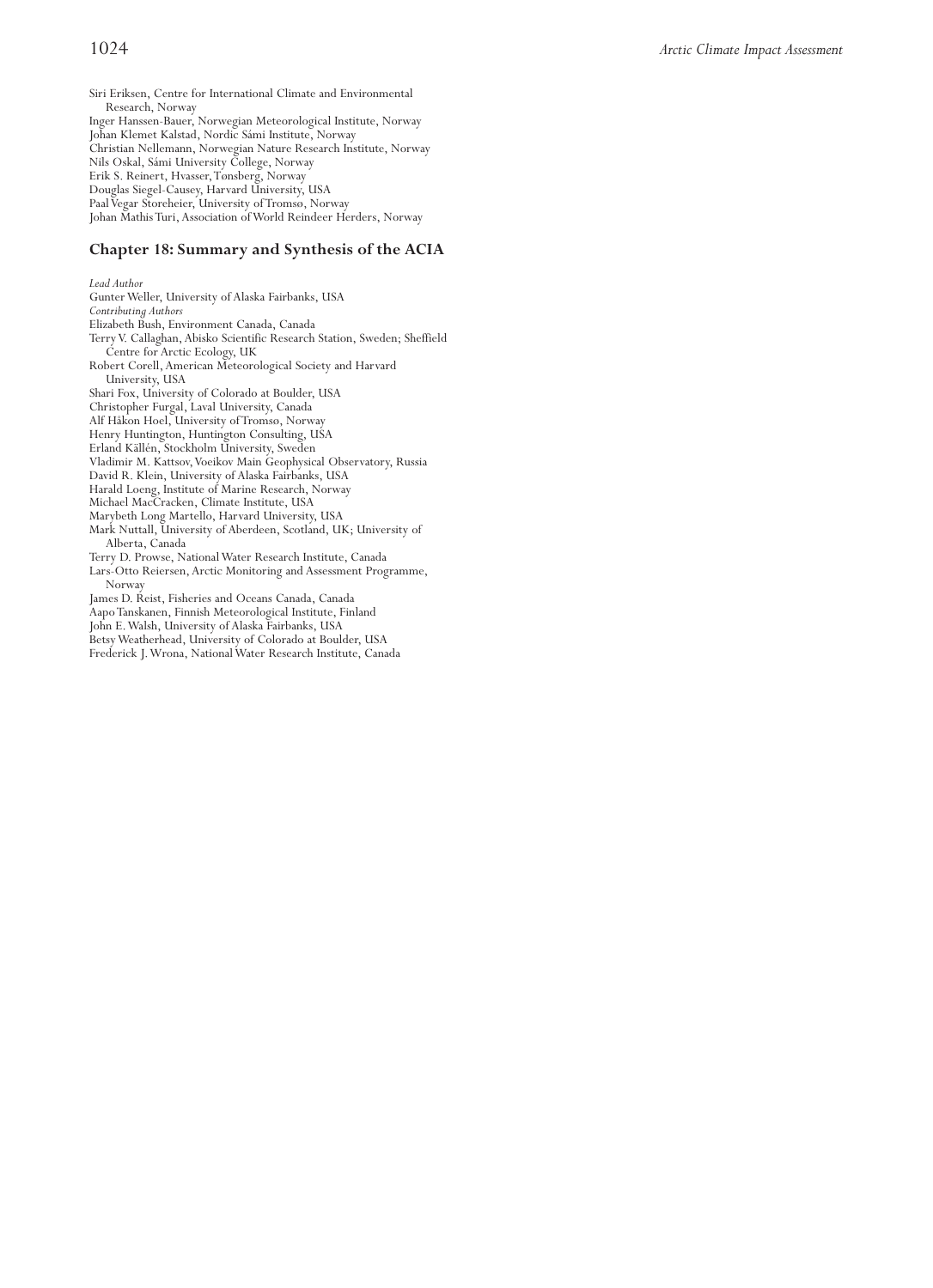# **Biographies**

## **Lead authors**

- **Dr. James Berner** graduated from Oklahoma University Medical School in 1968 and spent three years in the U.S. Navy Medical Corps. He completed residency training and is board certified in Internal Medicine and Pediatrics. Dr. Berner has practiced medicine in the Alaska Native health care system since 1974 and has served as Director of Community Health for the Alaska Native health care system and part-time clinician since 1984. Dr. Berner currently directs the Alaska Native Traditional Food Safety Monitoring program, which assesses contaminant and micronutrient levels in pregnant Alaska Native women, and evaluates health effects in mothers and newborn infants. He has been the key national expert for the U.S. in the Human Health Expert Group of the Arctic Monitoring and Assessment Programme, a working group of the Arctic Council, since 1999.
- **Professor Terry V. Callaghan** (B.Sc. Manchester University, Ph.D. Birmingham University, Ph.D. (honorary) Lund University, Ph.D. (honorary) Oulu University, D.Sc. Manchester University, and member of the Royal Swedish Academy of Sciences) has been involved in arctic ecological research for 37 years, and has worked in all eight arctic countries. He has been Director of the Royal Swedish Academy of Sciences' Abisko Scientific Research Station in the Swedish subarctic since 1996 and is concurrently Professor of Arctic Ecology at the University of Sheffield, UK, and the University of Lund, Sweden. His research focuses on the relationships between the arctic environment and the ecology of arctic plants, animals, and ecosystem processes, including ecological responses to changes in climate, atmospheric carbon dioxide concentrations, and ultraviolet (UV)-B radiation. Professor Callaghan is a member of the United Nations Environment Programme's expert panel on Stratospheric Ozone Depletion Effects, and was a lead author for the ecosystems chapter in the 1990 IPCC assessment of climate change, the polar chapter of the fourth IPCC assessment of climate change, and the polar chapter in the Millennium Ecosystem Assessment. Dr. Callaghan has initiated and chaired several international research groups within the International Arctic Science Committee, and is co-ordinator of SCANNET (Scandinavian and north European Network of Terrestrial Field Bases).
- **Dr. Shari Fox** (BES, MES University of Waterloo, Canada; Ph.D. University of Colorado, Boulder) currently holds a post doctoral position at Harvard University as part of the U.S. National Oceanic and Atmospheric Administration Postdoctoral Program in Climate and Global Change (2003–2005). In 2006, she will join the National Snow and Ice Data Center at the University of Colorado as a research scientist. Dr. Fox has been working with Inuit in Nunavut, Canada, for over a decade. Her research focuses on Inuit knowledge of climate and environmental change and includes work on the documentation of Inuit observations, collaborative research approaches, finding linkages between Inuit and scientific knowledge, and experimenting with creative research products for use in local communities. Dr. Fox has been a consultant for local communities and the Government of Nunavut in efforts to develop a climate change strategy for Nunavut. In 2005, she was appointed to the National Academy of Sciences study committee on designing an Arctic Observing Network and is part of the Coastal Working Group for the second International Conference on Arctic Research Planning (ICARP II). Dr. Fox lives in Clyde River, an Inuit community on Baffin Island, Nunavut.
- **Dr. Chris Furgal** (B.Sc. University of Western Ontario; M.Sc. and Ph.D. University of Waterloo) is a senior researcher at the Public Health Research Unit, Laval University Research Hospital and a research professor in the Department of Political Science at Laval University. For the past 13 years, he has been conducting multidisciplinary research in the biological, social, and health sciences on environmental health issues such as climate change and environmental contaminants, and their management and communication in the circumpolar North in cooperation with Inuit and other Indigenous organizations. He is a lead author for the polar chapter in the fourth IPCC assessment of climate change. Dr. Furgal is a member of the Canadian Federal Northern Contaminants Program Management Committee, the Nunavik Nutrition and Health Committee, and is Co-Director of the recently established Nasivvik Centre for Inuit Health and Changing Environments at Laval, one of eight federally funded centers for aboriginal health research and training in Canada.
- **Professor Alf Håkon Hoel** (cand. polit. University of Oslo) teaches political science at the University of Tromsø, Norway. His research concerns international ocean governance issues and arctic affairs. He

has published widely on the management of natural resources and the environment. Current projects include analyses of global change and fisheries, the experience of various countries with their resource management regimes, and the relationship between trade regimes and resource management regimes. He is also involved with the Arctic Monitoring and Assessment Programme's assessment on Oil and Gas in the Arctic. Professor Hoel has served as vice-president of the International Arctic Science Committee, and is a member of the Scientific Steering Committee of the Institutional Dimensions of Global Environmental Change program and the board of the Institute of Marine Research, Bergen.

- **Dr. Henry P. Huntington** (A.B. Princeton University, M.Phil. and Ph.D. University of Cambridge) is an independent researcher in Eagle River, Alaska. His research has documented traditional ecological knowledge of beluga whales in Alaska and Russia, examined Iñupiat Eskimo knowledge and use of sea ice in Alaska, evaluated U.S. involvement in the Arctic Council, analyzed the co-management practices of the Alaska Beluga Whale Committee, studied the adaptation of wildlife management to incorporate subsistence hunting practices, and assessed the interactions of humans and forest fires in interior Alaska.This work has been funded by the National Science Foundation (NSF), the Trust for Mutual Understanding, the Exxon Valdez Oil Spill Trustee Council, the National Marine Fisheries Service, the Alaska Beluga Whale Committee, the Marine Mammal Commission, and other agencies and organizations. Dr. Huntington has also been involved as a researcher and writer in a number of international research programs, such as the Arctic Monitoring and Assessment Programme and the Program for the Conservation of Arctic Flora and Fauna. He was a member of the U.S. Polar Research Board from 1999 to 2005 and president of the Arctic Research Consortium of the United States from 2001 to 2003.
- **Dr. Arne Instanes** (M.Sc. and Ph.D. Norwegian Institute of Technology, University of Trondheim) has worked with cold regions engineering for the last 15 years. He has work experience from research institutes and universities in Norway (SINTEF Geotechnical Engineering,Trondheim; Norwegian Geotechnical Institute, Oslo; University Centre in Svalbard, Longyearbyen) and Canada (University of Alberta, Edmonton). Dr. Instanes is currently vice-president of OPTICONSULT consulting engineers in Bergen, and director of Instanes Svalbard AS in Longyearbyen. His research on cold regions engineering includes work on stress-strain relationships in frozen soil, snow, and ice, thermal analysis of engineering structures, and the effect of pollution on the physical and mechanical properties of frozen soils. Dr. Instanes is co-chairman of the International Permafrost Association'sWorking Group on Permafrost Engineering and is a member of the International Society of Soil Mechanics and Geotechnical Engineering Technical Committee No. 8 on Frost.
- **Dr. Glenn Patrick Juday** (B.S. Purdue University, Ph.D. Oregon State University) is currently Professor of Forest Ecology and Director of the Tree-Ring Laboratory in the Forest Sciences Department of the School of Natural Resources and Agricultural Sciences at the University of Alaska Fairbanks, where he has worked since 1981. His research specialties include climate change, tree-ring studies, biodiversity and forest management, and forest development following fire. He is currently a co-principal investigator in the NSFsupported Bonanza Creek Long-Term Ecological Research site, and has been on the science steering board of the Center for Global Change at the University of Alaska since its founding. Dr. Juday contributed to the U.S. National Climate Change regional assessment regional reports for Alaska and elsewhere. Dr. Juday teaches conservation biology and wilderness ecosystem management. He has served as science advisor for several television programs and in-depth news articles on climate warming in the United States, Europe, and Japan. He conducted research in the office of the vice president for science of The Nature Conservancy in 1988, and served as president of the Natural Areas Association for four years. Dr. Juday was recognized for outstanding accomplishments as the Chair of the Society of American Foresters Forest Ecology Working Group in 2000.
- **Professor Erland Källén** (B.Sc. and Ph.D. Stockholm University, Sweden) is a professor of dynamic meteorology at the Department of Meteorology, Stockholm University and is presently head of depart- ment. His research areas are numerical weather prediction and climate modeling. He has contributed to the understanding of long wave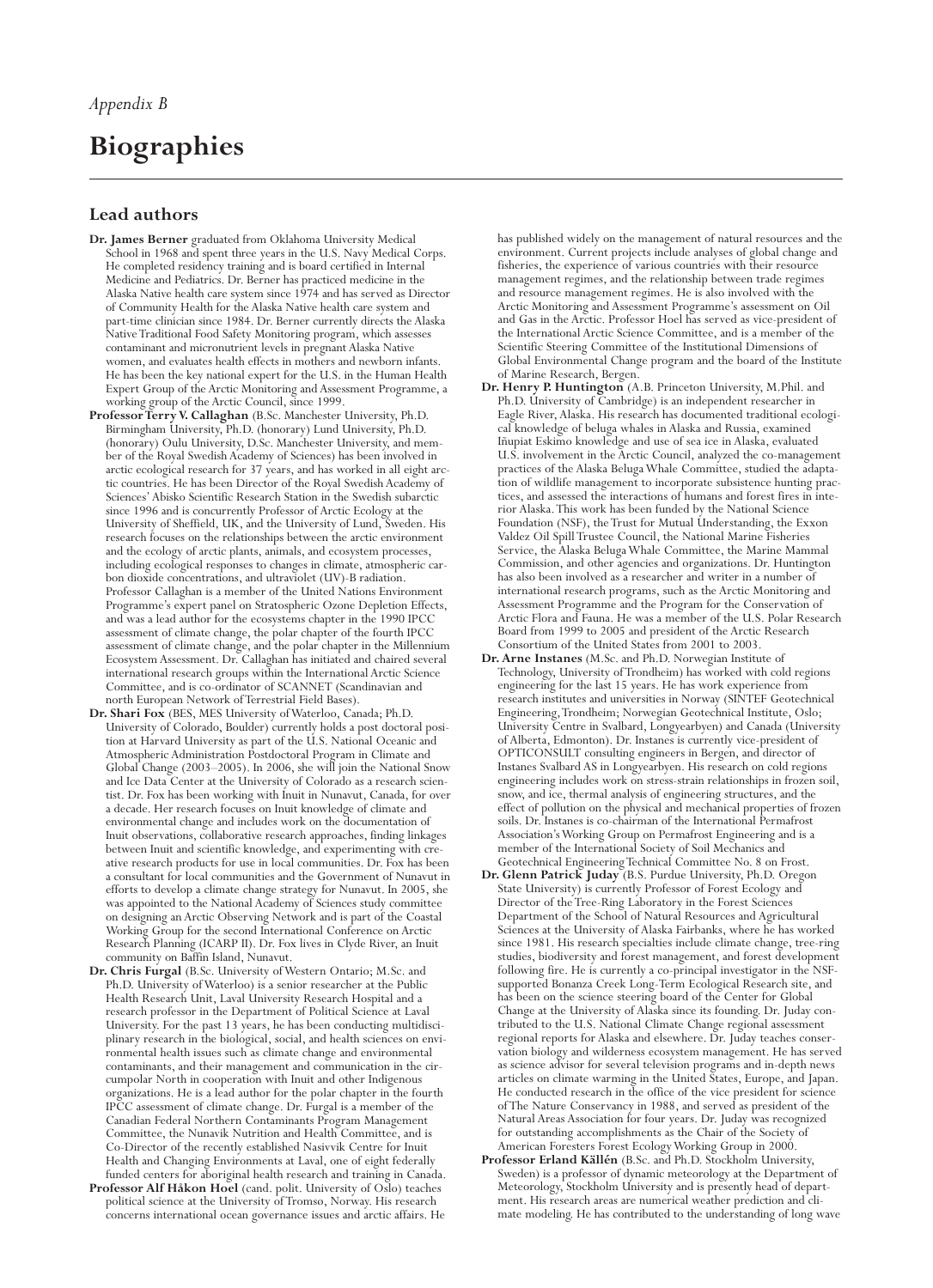dynamics in the atmosphere as well as methods for data assimilation in the field of numerical weather prediction. Dr. Källén contributed to the 2001 IPCC assessment of climate change, both as reviewer and participant in workshops and meetings. Dr. Källén was the first director of the Swedish Regional Climate Modelling Programme (SWE-CLIM) and his present activities include research on climate processes relevant to the Arctic. His positions on scientific bodies include: president of the Swedish Geophysical Society, chairman of the scientific advisory committee of the European Centre for Medium-Range Weather Forecasts, chairman of the Swedish committee to the World Climate Research Programme/ International Geosphere–Biosphere Programme, editorial board member of the journal Tellus, board member of the Swedish Meteorological and Hydrological Institute, member of a mission advisory group for the European Space Agency's Earth Explorer Atmospheric Dynamics mission. His main research interest is the large scale dynamics of the atmosphere and its applications to climate dynamics and weather prediction.

- **Dr.Vladimir M. Kattsov** (M.Sc. Leningrad Hydrometeorological Institute; M.Sc. St. Petersburg State University; M.A. Kalinin State University, Ph.D. Leningrad Hydrometeorological Institute) is in his 17th year as a research scientist at the Voeikov Main Geophysical Observatory of the Russian Federal Service for Hydrometeorology and Environmental Monitoring, St. Petersburg. Since 2000, he has been head of the Department of Dynamic Meteorology. Dr. Kattsov's research includes global climate 3D modeling with a focus on polar climate dynamics. He was a lead author for the 2001 IPCC Working Group I report, and is currently a lead author for the chapter on model evaluation in the fourth IPCC assessment of climate change. Since 2000, Dr. Kattsov has been a member of the World Climate Research Programme's Working Group on Numerical Experimentation. He is a member of the Climate Commission of the Russian National Geophysical Committee, and a member of the Russian National Council on the WCRP project "Climate and Cryosphere".
- **Dr. David R. Klein** (B.S. University of Connecticut, M.S. University of Alaska, Ph.D. University of British Columbia) was employed by the U.S. Fish and Wildlife Service prior to Alaskan statehood, and by the Alaska Department of Fish and Game immediately after statehood. He was leader of the Alaska Cooperative Wildlife Research appointed senior scientist with the Alaska Cooperative Fish and Wildlife Research Unit until his retirement in 1997. Dr. Klein spent sabbatical-type leaves undertaking research on roe deer in Denmark, wild reindeer in Norway (via a Fulbright Grant), and impala and blesbok in South Africa, and has been involved in other collaborative research in Canada, Greenland, Scandinavia, Siberia, and Portugal. Dr. Klein's research interests have focused on arctic and alpine ecology and habitat relationships of caribou, muskoxen, and other herbi- vores, assessment of impacts of northern development, and sustainability of arctic ecosystems. He serves on the Board of the Arctic Research Consortium of the United States and is currently Professor Emeritus with the Institute of Arctic Biology and the Department of Biology and Wildlife at the University of Alaska Fairbanks.
- **Professor Harald Loeng** is head of the research group Oceanography and Climate at the Institute of Marine Research in Bergen and is adjunct professor at the University of Tromsø, Norway. He was responsible for the research program on Fish and Climate at IMR and has been head of the Norwegian Marine Data Centre. His main research interest has been climate change and variability and its impact on the marine ecosystem. His positions on scientific bodies include: chair of the Hydrography Committee, the Oceanography Committee, and the Consultative Committee of the International Council for the Exploration of the Sea (ICES); chair of the Norwegian National Committee on Polar Research under the Research Council of Norway; and vice-chair of the Arctic Ocean Science Board. Dr. Loeng has been the Norwegian member of the ICES Advisory Committee of Marine Environment. He was a lead author for the chapter on marine pathways in the 1998 assessment on Arctic Pollution Issues by the Arctic Monitoring and Assessment Programme. He has been an editorial board member for the Journal of Fisheries Oceanography since its beginning.
- **Dr. Marybeth Long Martello** (B.S. and B.A. University of Connecticut, M.S. and Ph.D. Massachusetts Institute of Technology) is a research fellow in Harvard University's Science, Technology, and Society Program. Her research examines global change science and governance, and includes projects on scientific and political dimensions of vulnerability analysis, framing, analysis and representation of climate change impacts, scientific and intergovernmental efforts to address dryland degradation, local knowledge and traditional knowledge in the context of environmental science and policymaking, and corporate approaches to sustainability. She was formerly a research associate with the Kennedy School's Sustainability Systems Project, a policy fellow with the American Meteorological Society, a fellow with the Global Environmental

Assessment Project, and a fellow with an NSF-funded project on Sustainable Knowledge for the Global Environment. Dr. Martello is a contributor to the United Nations Environment Programme's fourth Global Environmental Outlook Report, and has worked as an environmental consultant. She has authored a number of journal articles and book chapters and is co-editor of Earthly Politics: Local and Global in Environmental Governance.

- **Professor Gordon McBean** (M.Sc., McGill University; Ph.D., University of British Columbia) has been active in studies of the atmosphere and weather and climate systems for over 35 years. Dr. McBean was a scientist in Environment Canada and then moved to the Institute of Ocean Sciences. In 1988, he became Professor of Atmospheric and Oceanic Sciences at the University of British Columbia and chair of the WMO-IOC-ICSU Joint Scientific Committee for the World Climate Research Program. As chair, he initiated the Arctic Climate System Study (ACSyS), and other major programs. In 1994, he was appointed Assistant Deputy Minister for the Meteorological Service of Environment Canada, with overall responsibility for weather, climate, sea ice, and water sciences and services in the Canadian government. Since leaving government in 2000, he has been appointed professor in the Institute for Catastrophic Loss Reduction at the University of Western Ontario and Chair of the Board of Trustees for the Canadian Foundation for Climate and Atmospheric Sciences. Dr. McBean is theme leader for the Canadian ArcticNet research program, an integrated study of the coastal Canadian Arctic in the context of climate change. He has been elected a Fellow of the Royal Society of Canada, the American Meteorological Society, and the Canadian Meteorological and Oceanographic Society.
- **Dr. James J. McCarthy** (B.S. Gonzaga University, Ph.D Scripps Institution of Oceanography) is Alexander Agassiz Professor of Biological Oceanography and Head Tutor for degrees in Environmental Science and Public Policy at Harvard University. He recently completed a two-decade term as Director of Harvard University's Museum of Comparative Zoology. His research interests concern the regulation of marine plankton productivity, and in recent years have focused on regions that are strongly affected by seasonal and interannual variation in climate. He has written many scientific papers, and currently teaches courses on biological oceanography, biogeochemical cycles, marine ecosystems, and global change and human health. Dr. McCarthy has served on many national and international planning committees, advisory panels, and commissions relating to oceanography, polar science, and the study of climate and global change. From 1986 to 1993, he chaired the International Geosphere–Biosphere Program. He was the founding editor for the American Geophysical Union's Global Biogeochemical Cycles. He was a convening lead author for the 1990 IPCC Working Group I report, and was co-chair of the 2001 IPCC Working Group II. He has been elected a Fellow of the American Association for the Advancement of Science, a Fellow of the American Academy of Arts and Sciences, and a Foreign Member of the Royal Swedish Academy of Sciences.
- **Professor Mark Nuttall** (MA University of Aberdeen, Ph.D. University of Cambridge) holds the Henry Marshall Tory Chair of Anthropology at the University of Alberta and is Honorary Professor of Sociology at the University of Aberdeen. His work in the Arctic and North Atlantic is mainly concerned with environmental change and resource use issues in rural and coastal communities, depopulation and migration, climate change impacts on indigenous peoples and their livelihoods, the human dimensions of global environmental and sustainability issues, and historical ecology. He has worked extensively in Greenland, Alaska, Canada, and Scotland. Dr. Nuttall is author of Arctic Homeland: Kinship, community and development in northwest Greenland (University of Toronto Press, 1992),White Settlers:The impact of rural repopulation in Scotland (Routledge, 1996), and Protecting the Arctic: Indigenous peoples and cultural survival (Routledge, 1998); editor of the three-volume Encyclopedia of the Arctic (Routledge, 2005); and co-editor of The Arctic: Environment, people, policy (Taylor and Francis, 2000), Cultivating Arctic Landscapes: Knowing and managing animals in the circumpolar North (Berghahn, 2004), and The Russian North in Circumpolar Context (2003).
- **Dr.Terry D. Prowse** (B.E.S. University of Waterloo, M.Sc.Trent University, Ph.D. University of Canterbury) holds an Environment Canada Research Chair and Professorship in Geography at the Water and Climate Impacts Research Centre, University of Victoria, investigating the impacts of climate on water resources.As a senior scientist with Environment Canada, he also heads a research program for the National Water Research Institute investigating the impacts of climate on hydrology and aquatic ecosystems. He was a lead author (chapters on the cryosphere, ecosystems, and polar regions) for the 1995 and 2001 IPCC assessments of climate change, and has a similar position for the 2007 IPCC assessment of the Arctic and Antarctic. His positions on scientific bodies include: President of the Canadian Geophysical Union, including the Hydrology Section; Canadian government representative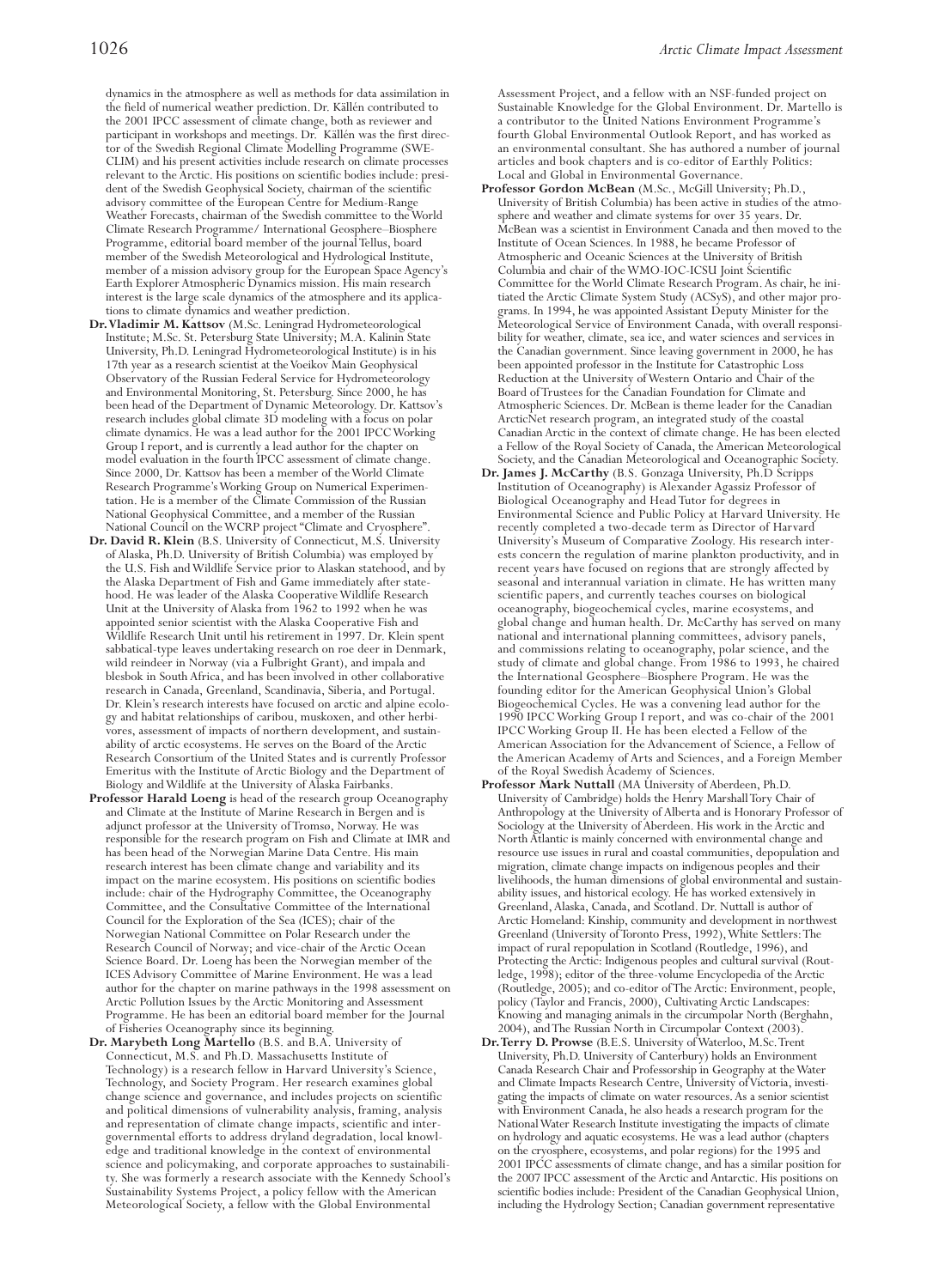for the UNESCO International Hydrologic Programme; Canadian Member of the International Association for Hydraulic Research-Ice; editorial board member for the journal Hydrological Processes, and associate editor for the Journal of Cold Regions Engineering. His main research interest is the impact of climate change on water resources and freshwater ecosystems, particularly in cold regions.

- **Dr. James (Jim) D. Reist** (B.Sc. University of Calgary, M.Sc. University of Alberta, Ph.D. University of Toronto) is in his 22nd year as a research scientist in the Arctic Research Division at Fisheries and Oceans Canada, Central and Arctic Region,Winnipeg, where he has led the Arctic Fish Ecology and Assessment Research Section since 1989. His research addresses biodiversity of northern Canadian fishes using genetic, morphological, and ecological approaches with particular emphasis on chars and whitefishes. In addition to documenting fish diversity, biogeography, and understanding their roles in the structure and function of both arctic freshwater and marine ecosystems, his research addresses effects of anthropogenic activities such as exploitation, industrial development, and climate change. Dr. Reist has been active in the Conservation of Arctic Flora and Fauna working group of the Arctic Council, as well as in national and international programs to assess human impacts on fish in the Arctic. He has had adjunct status at several Canadian universities where he has supervised or co-supervised a number of graduate students researching northern fish biology and ecology. He has authored or co-authored over 80 scientific publications in both the primary literature and government publication series.
- Amy J. Stevermer (M.S. Oregon State University) has been involved in research related to the transfer of radiation in the earth's atmosphere for more than a decade.Throughout her employment as an associate scientist at the University of Colorado at Boulder, she has contributed to projects focused on understanding the various parameters, including stratospheric aerosol and ozone, that affect UV radiation reaching the earth's surface. She has worked on data analysis and public outreach issues for the U.S Environmental Protection Agency's Ultraviolet Radiation Monitoring Network and has given talks on UV monitoring and effects studies at faculty workshops and national conferences.
- **Aapo Tanskanen** (M.Sc. Lic.Tech. Helsinki University of Technology) is the head of the UV radiation research group at the Finnish Meteorological Institute. His research includes work on UV measurement techniques, radiative transfer modeling and development of methods for estimating surface UV irradiance using satellite data. He is a member of the Ozone Monitoring Instrument science team.
- **Professor Michael B Usher** (B.Sc. and Ph.D. Edinburgh University, Honorary Doctorate University of Stirling) began his career at the University of York, with teaching and research interests in soil biodiversity and nature conservation. He undertook sabbatical periods to establish a termite research group in Ghana and to work on the soil mites and springtails in Antarctica. From 1991 until he retired he was chief scientist at Scottish Natural Heritage, the government's countryside and conservation agency in Scotland. In this role, as well as leading a large team of scientists, he was actively involved with advice to government ministers. Dr. Usher is a chartered biologist, a Fellow of the Institute of Biology, a Fellow of the Royal Entomological Society, and was elected a Fellow of the Royal Society of Edinburgh (Scotland's National Academy of Science & Letters) in 1999. Dr. Usher was awarded an OBE in the 2001 New Year Honour's List. Over the last few years he has chaired the U.K.'s Soil Biodiversity Research Programme, and has been active in the Scottish Biodiversity Forum and the Council of Europe; he is also a Trustee of the Royal Botanic Garden Edinburgh and the Woodland Trust, and continues to teach aspects of biodiversity conservation.
- **Dr. Hjálmar Vilhjálmsson** (B.Sc. University of Glasgow, Ph.D. University of Bergen) has spent much of his career based at the Marine Research Institute in Reykjavík, initially working on operational fisheries research, namely the design and execution of surveys of pelagic fish migrations, abundance, and catchability, and on the environmental variables that affect them.The purpose of this work was to locate areas rich in target species, to predict future migrations and catchability, and to keep the fishing fleet informed. By necessity, the nature of his work changed to abundance assessments of these stocks and advising on their sustainable exploitation. He has been the senior pelagic fisheries biologist at the Marine Research Institute since 1990. Dr.Vilhjálmsson has been a member and vice-chairman of the board of the Icelandic Fisheries Fund, a long-term member of the ICES Northern Pelagic and Blue Whiting Working Group, and was appointed to serve on a special committee, organized by the National Research Council of Iceland, for evaluating existing fisheries science activities in Iceland and advising on research priorities. He is a member of the Icelandic Science Academy.
- **Dr. John Walsh** (B.A. Dartmouth College, Ph.D. Massachusetts Institute of Technology) is a President's Professor of Global Change at the University of Alaska Fairbanks. He is also the Director of the Coopera-

tive Institute for Arctic Research and the Center for Global Change at the University of Alaska. His research has addressed arctic climate weather variability, with an emphasis on sea ice variability and the role of sea ice and snow cover in weather and climate. His work has also included evaluations of global climate model simulations of the Arctic. Dr.Walsh is a lead author for the polar regions in the fourth IPCC assessment. He is a member of the Polar Research Board and a panel chair for the Study of Environmental Arctic Change (SEARCH). Before joining the University of Alaska, he spent 30 years on the faculty of the University of Illinois, where he taught courses on weather and climate. He co-authored the textbook, Severe and Hazardous Weather, and is an

- associate editor of the Journal of Climate.<br>**Professor Gunter Weller** (Ph.D. University of Melbourne) is Professor of Geophysics Emeritus of the University of Alaska Fairbanks. His early research concerned climate change and its impacts in both the Arctic and the Antarctic. He has been program manager of the NSF's polar programs in meteorology, project manager of the NOAA-BLM Outer Continental Shelf Environmental Assessment Program in the Arctic, project director of the NASA-University of Alaska SAR Facility, and deputy director of the UAF Geophysical Institute. Among many scientific committee assignments he was the president of ICSU's International Commission on Polar Meteorology and chaired the U.S. National Research Council's Polar Research Board. He recently retired as the director of the Center for Global Change and Arctic System Research and director of the NOAA-UAF Cooperative Institute for Arctic Research and now lives in Australia. Dr. Weller was Executive Director of the ACIA for the last four years.
- **Dr. Frederick Wrona** (B.Sc. and Ph.D. University of Calgary) is currently the Director of the Aquatic Ecosystems Impacts Research Branch, National Water Research Institute (Environment Canada) and is a professor in the Department of Geography, University of Victoria. Dr.Wrona has conducted and managed interdisciplinary aquatic ecosystem research for over 23 years, focusing on the ecology and eco-hydrology of cold-regions aquatic ecosystems. His research interests include understanding and predicting the impacts of climate variability/change on the structure and function of cold-regions aquatic ecosystems, identifying mechanisms responsible for the observed patterns of dynamics in aquatic predator-prey systems, assessing the eco-<br>toxicology of aquatic organisms to contaminant stressors, and assessing the impacts of human developments on the health and sustainability of northern aquatic systems. He has served as the Science Director for the Northern River Basins Study and is currently involved with numerous national and international scientific and advisory committees related to the development and implementation of northern hydrological and ecological research programs (e.g., contributing author to the 2007 IPCC Working Group II assessment of the polar regions and the 2nd International Conference on Arctic Research Planning, Environment Canada's Northern Working Group). Dr. Wrona has a strong interest in science-policy linkages and is currently the Head and Chief Delegate for the Canadian National Committee for the UNESCO International Hydrological Programme.

## **Additional Members of the ACIA Implementation Team5**

**Dr. RobertW. Corell** (B.S., M.S., Ph.D., Case Western Reserve University and MIT) joined the National Science Foundation (NSF) in 1987 as Assistant Director for Geosciences where for over 12 years he oversaw the Atmospheric, Earth, and Ocean Sciences and the global change programs of the NSF.While there, Dr. Corell chaired the National Science and Technology Council's committee that oversees the U.S. Global Change Research Program, and the international committee of government agencies funding global change research. He was also chair and principal U.S. delegate to many international bodies with interests in and responsibilities for climate and global change research programs. Dr Corell is currently a Senior Fellow at the Policy Program of the American Meteorological Society and is actively engaged in research concerned both with the science of global change and with the interface between science and public policy, particularly research activities focused on global and regional climate change and related environmental issues, and science to facilitate understanding of vulnerability and sustainable development. He cochairs an international strategic planning group on harnessing science, technology, and innovation for sustainable development, and is the lead for an international partnership to better understand and plan for a transition to hydrogen for several nations, currently focused on Iceland, India, and the eight Arctic nations. He is leading a research project to explore methods, models, and conceptual frameworks for vulnerability research, analysis, and assessment – the current focus of which is on vulnerabilities of indigenous communities in the Arctic. Dr Corell was recently invited to join the Washington Advisory Group, LLC to work on the industry dimension of the climate issue.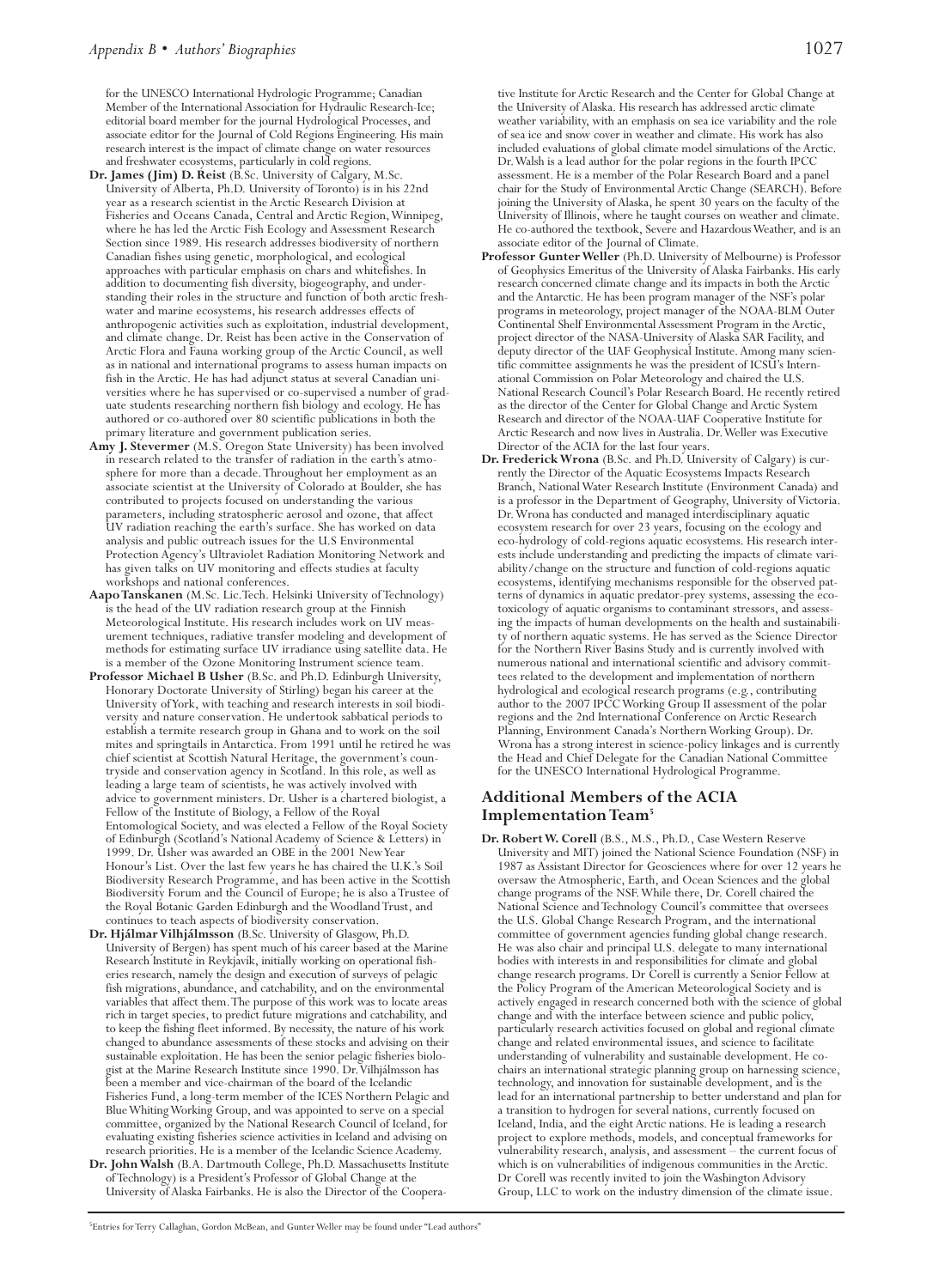- **Dr. Pål Prestrud** (Master degree and Ph.D. University of Oslo) has been involved for the last 25 years in environmental research and management in the Arctic, with a special research interest in population dynamics of polar mammals and their physiological adaptation to the harsh polar conditions. Dr. Prestrud is currently Director of the Centre for Climate Research at the University of Oslo. He has been Director of Research for a number of years at the Norwegian Polar Institute, and has served as deputy director general in the Norwegian Ministry of Environment where he headed the Section on Polar Affairs and Cooperation with Russia. Dr. Prestrud has been involved in several environmental impact assessments conducted in the Norwegian Arctic over the last 20 years.
- **Lars-Otto Reiersen** graduated in marine biology from the University of Oslo, Norway. He then worked at the University of Oslo for several years conducting research on basic processes in marine fish and the effects of oil and other contaminants. He later worked for the Norwegian State Pollution Control Authority dealing with the environmental regulation of shipping and oil and gas activities (exploration and exploitation) in the seas around Norway and at Svalbard. He was involved in the work of the Oslo and Paris Commissions and the London Dumping Commission, especially in relation to the testing of chemicals to be used offshore and chemical and biological monitoring of the marine environment. He chaired the group that made the assessment of the Pollution of the North Sea under the North Sea Task Force and was involved in the establishment and implementation of the Arctic Environmental Protection Strategy and the Arctic Council. Since 1992, he has been the Executive Secretary for the Arctic Monitoring and Assessment Programme.
- **Jan Idar Solbakken** (M.Sc. University of Tromsø) has worked at Saami University College, Norway for the last 13 years as an assistant professor in biology. From 2000 to 2003 he was Dean at Saami University College. He has represented the Saami Council, one of the Permanent Participants in the Arctic Council, within AMAP working groups since 1994. He also represented the Saami Council within the AMAP Assessment Steering Group during the first AMAP assessment of Arctic Pollution Issues.
- **Dr. Patricia A. Anderson** (B.Sc. University of Iowa, M.A. Dalhousie University, Ph.D. New York University) has 18 years experience researching polar issues and managing polar science programs at the NSF and the University of Alaska Fairbanks. She was Executive Director of the U.S. Antarctic Program Safety Review Panel, an NSF activity that involved researching the history of U.S. exploration and science in Antarctica and the safety of these operations, and co-author- ing the panel's report. She spent four years coordinating federal interagency programs on global climate change. Dr.Anderson's 12 years of experience at the University of Alaska Fairbanks involved the management of several arctic research and education activities, including the establishing of a competitive student research grant program, expanding participation of a wide range of stakeholder groups in assessing the impacts of climate change on Alaska, and facilitating interdisciplinary arctic system research through science management of the NSF Arctic System Science Land-Atmosphere-Ice Interactions program. In her capacity as Deputy Executive Director of the ACIA Secretariat, she has been responsible for coordinating all ACIA activities.
- **Elizabeth Bush** (M.Sc. and M.A. University of Toronto) is a member of the Science Assessment and Integration Branch of Environment Canada, whose mandate it is to provide science advice and to coordinate science assessment activities on atmospheric issues. She has been involved in science assessment activities for many years, working first as an air quality advisor during which time she participated in Canadian national assessments of particulate matter and ground-level ozone. She currently works as a climate change science advisor and was the focal point in Canada for Canadian participation in the ACIA.
- Paul Grabhorn is a communications consultant and photographer with 22 years of experience producing publications and campaigns on the subjects of global change, humanitarian action, and environmental research. A particular area of expertise is in the visual communication of complex subjects. His background in human ecology provides his work with a systems view and a synthesis perspective. Some of Grabhorn Studio's productions include:The U.S. National Assessment – Climate Change Impacts on the United States, Global Energy Technology Strategy: Addressing Climate Change,White House Conference on Science and Economics related to Global Change, National Energy Strategy, National Space Council Annual Reports, Coastal America campaign materials, Global Stewardship Brochure (White House),Army Corps of Engineers Environmental Stewardship Campaign, Defense and the Environment Initiative (US Army), GLOBE - Global Learning and Observations to Benefit the Environment (White House) – US Global Change Research Program – annual reports: Our Changing Planet, CIESIN; Understanding the Human Dimensions of Global Change, US Army Corps of Engineers recruitment and outreach materials, Government Buy Recycled Initiative,Technology for a Sustainable Future (White House), Bridge

to a Sustainable Future: National Environmental Technology Strategy (White House), Sustainable America: A New Consensus, Picturing Climate's Complexity, People on War campaign (International Committee of the Red Cross), So Why! Music goes to war campaign (ICRC). Paul Grabhorn has also undertaken photographic documentary missions for the International Committee of the Red Cross in many locations: Somalia, Bosnia, Rwanda, Azerbaijan, Georgia, Abkhazia, Armenia, Ngorni Kharabakh, Chechnya, Cambodia, Colombia, Philippines, Croatia, Nepal, Burundi, Guatemala, Mali, Angola, South Africa, Kenya, and Liberia among others.

- Susan Joy Hassol is a researcher and writer with 20 years experience in global change science. Known for her ability to translate science into English, she synthesizes information from across the spectrum of scientific disciplines, and makes complex issues accessible to policymakers and the public. She was a lead author of Climate Change Impacts on the United States, the synthesis report of the U.S. National Assessment of the Consequences of Climate Change. Susan authored a chapter on energy efficiency in a book entitled Innovative Energy Strategies for CO<sub>2</sub> Stabilization (Cambridge University Press, 2002). She wrote a feature article entitled "A Change of Climate," in Issues in Science and Technology, a journal of the National Academy of Sciences, focusing on the actions of U.S. states, localities, and corporations in mitigating climate change. She has also written and edited numerous articles, papers, and books for organizations including the United Nations Environment Programme, the Scientific Committee on Problems of the Environment, and the Inter-American Institute for Global Change Research. She has served as Environment Fellow for the Aspen Institute and as Research Associate and Director of Communications for the Aspen Global Change Institute.
- **Dr. Michael C. MacCracken** (B.S.E. Princeton University; Ph.D. University of California Davis) is Senior Scientist for Climate Change with the Climate Institute in Washington, DC. For 34 years, he was employed by the Lawrence Livermore National Laboratory, where his research included numerical modeling of various natural and anthropogenic causes of climate change and of factors affecting air quality in the Bay Area and northeastern United States. For the latter part of this period, Dr. MacCracken was on assignment with the interagency Office of the U.S. Global Change Research Program, serving for different periods as executive director of the Office and of its National Assessment Coordination Office. He also coordinated the U.S. Government technical review of the IPCC assessments. Dr. MacCracken is currently president of the International Association of Meteorology and Atmospheric Sciences and serves on the executive committees of the International Union of Geodesy and Geophysics and the Scientific Committee for Oceanic Research.

## **ACIA Science Editors**

- **Lelani Arris** (B.Sc. University of Vermont, M.Sc. Massachusetts Institute of Technology) has more than 14 years experience writing and editing technical and popular publications about climate change, ozone depletion, and other environmental science topics. She was editor of the bi-weekly newsletter Global Environmental Change Report for five years, senior editor of the quarterly magazine Global Change for three years, and has also written or edited publications for the Canadian Climate Impacts and Adaptation Research Network, the U.S. Global Change Research Program, and the British Columbia Ministry of Forests, among others.
- **Dr. Carolyn Symon** (B.Sc. Loughborough University, M.Sc. Kings College London, Ph.D. Lancaster University and Proudman Oceanographic Laboratory) is a science editor specializing in multi-authored environmental assessments prepared by intergovernmental bodies. For the last ten years most of her work has focused on marine-related and polar-related issues. Dr. Symon has undertaken work for the OSPAR Commission, the British Antarctic Survey, the Secretariat for the Fifth North Sea Conference, ICES, CCAMLR, and AMAP.
- **Professor Bill (O.W.) Heal** (BSc., Ph.D. Durham University, Honorary Professor Edinburgh University, Fellow Hatfield College, Durham) is now retired. His early research on protozoa expanded into soil biology and decomposition then into ecosystems. In the 1970s he led the UK International Biological Programme at the Moor House upland site.This linked naturally into the IBP Tundra national co-ordination and synthesis. As Director of the Institute of Terrestrial Ecology he was responsible for a wide range of pure and applied national and international research. He led the EU Arctic Terrestrial Ecosystem Research project which helped to integrate arctic research and spawned a series of new Arctic–Alpine projects. He subsequently chaired the Polar Sciences Committee of the Natural Environment Research Council, helped to initiate the University of the Arctic, and participated in CAFF and AMAP and in the US NSF and LTER programs.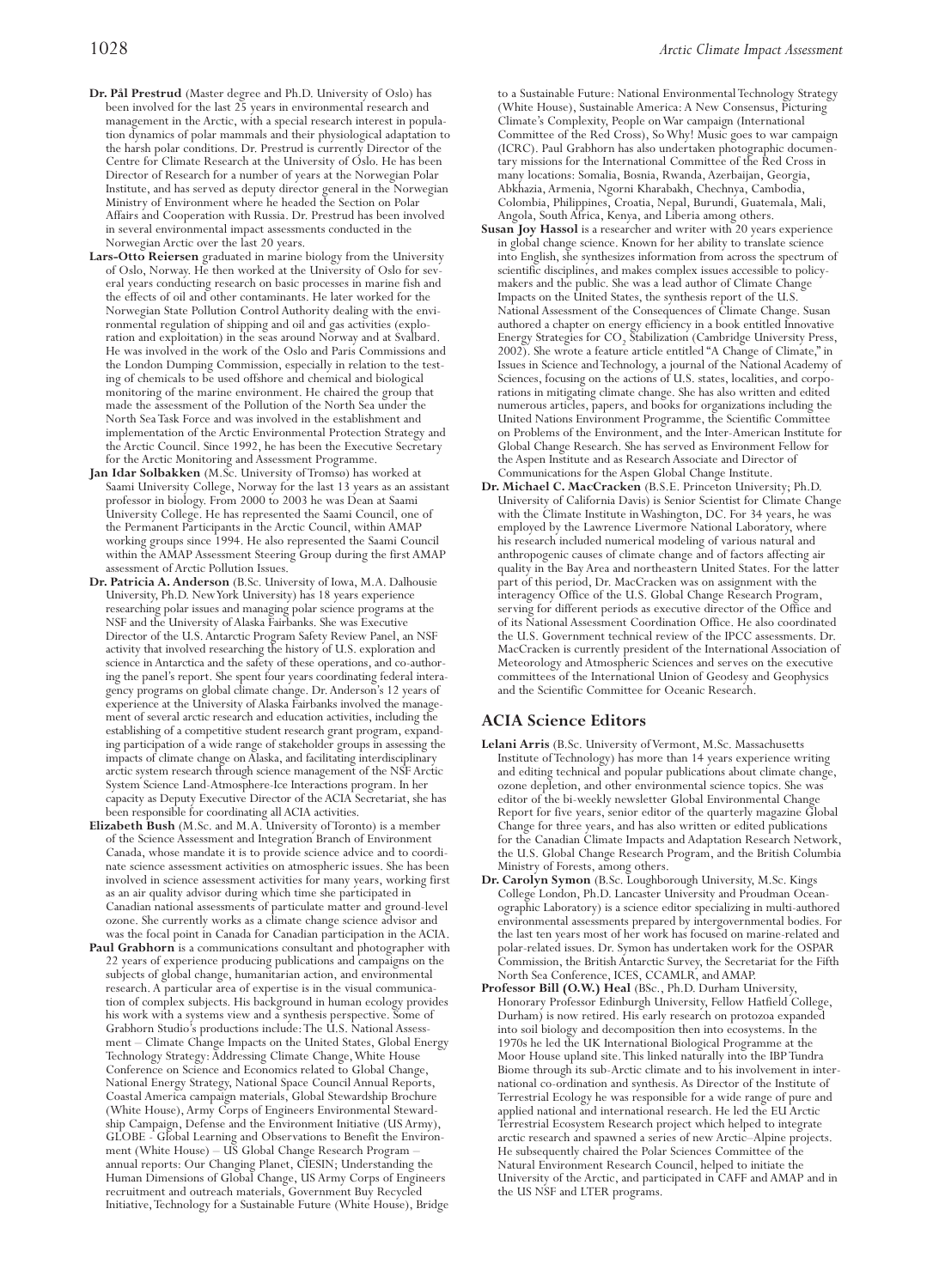## *Appendix C*

# **Reviewers**

This appendix lists those international experts selected by ACIA that were willing to review one or more chapters of this assessment. Most of the experts listed below reviewed at least two related chapters and a few reviewed several chapters. Many additional reviewers, not listed here, were selected through national reviews conducted by the arctic countries. Reviews were received from about 200 individuals in total.

- Hans Alexandersson, Swedish Meteorological and Hydrological Institute Leif Anderson, Göteborg University, Sweden Robert Barbault, Institut d'Ecologie Fondamentale et Appliquee, France Roger Barry, National Snow and Ice Data Center, USA Esfir G. Bogdanova, Voeikov Main Geophysical Observatory, Russia Jerry Brown, International Permafrost Association, USA Margo Burgess, Geological Survey of Canada John Calder, National Oceanic and Atmospheric Administration, USA JoLynn Carroll, Akvaplan-niva AS, Norway Tim Carter, Finnish Environment Institute Richard Caulfield, University of Alaska Fairbanks Nataly Ye. Chubarova, Moscow State University, Russia Stewart Cohen, University of British Columbia, Canada Andre Corriveau, Government of the Northwest Territories, Dept. of Health and Social Services, Canada Robert Crawford, University of St. Andrews (Emeritus), UK Yvon Csonka, University of Greenland Jens Dahl, International Work Group for Indigenous Affairs, Denmark Klaus Dethloff, Alfred Wegener Institute for Polar and Marine Research, Germany Mark Dyurgerov, University of Colorado at Boulder, USA Michael A.D. Ferguson, Dept. of Sustainable Development, Government of Nunavut, Canada Craig Fleener, Gwich'in Council International, USA Sven Haakanson, Jr., Alutiiq Museum, Kodiak, Alaska, USA Don Hayley, EBA Engineering Consultants Ltd., Canada Bill Heal, University of Durham, UK Raino Heino, Finnish Meteorological Institute Annika Hofgaard, Norwegian Institute for Nature Research, Norway Ad H.L. Huiskes, Netherlands Institute of Ecology George Hunt, University of California, Irvine, USA Ingvar Jarle Huse, Institute of Marine Research, Norway Satu Huttunen, University of Oulu, Finland Trond Iversen, University of Oslo, Norway Robert Jefferies, University of Toronto, Canada Peter Jones, Bedford Institute of Oceanography, Canada Eigil Kaas, Danish Meteorological Institute Anders Karlqvist, Swedish Polar Research Secretariat Roy Koerner, Geological Survey of Canada Pirkko Kortelainen, Finnish Environment Institute Eduard Koster, Utrecht University, Netherlands Peter Kuhry, Stockholm University, Sweden Manfred Lange, University of Muenster, Germany Donald S. Lemmen, Natural Resources Canada
- Pentti Mälkki, Finnish Institute of Marine Research
- Svend Aage Malmberg, Marine Research Institute, Iceland
- Michael McGeehin, Centers for Disease Control, USA Richard McKenzie, National Institute of Water and Atmospheric
- Research, New Zealand
- Mark Meier, University of Colorado at Boulder, USA
- Jamie Morison, University of Washington, USA Lars Moseholm, National Environmental Research Institute, Denmark
- 
- Ted Munn, University of Toronto, Canada
- Aynslie Ogden, Northern Climate ExChange, Canada
- Erling Ögren, Swedish University of Agricultural Sciences
- Mats Olsson, Swedish University of Agricultural Sciences
- Olav Orheim, Norsk Polarinstitutt, Norway
- Jim Overland, Pacific Marine Environmental Laboratory/NOAA, USA
- Chris Paci, Dene Nation, Canada

Gísli Pálsson, University of Iceland

- Walter Parker, Circumpolar Infrastructure Task Force of the Arctic Council; the Northern Forum, USA
- Geoff Petts, University of Birmingham, UK
- Henning Rodhe, Stockholm University, Sweden
- Odd Rogne, International Arctic Science Committee, Norway
- Ursula Schauer, Alfred Wegener Institute for Polar and Marine Research,
- Germany
- Frank Sejersen, University of Copenhagen, Denmark
- Stepan G. Shiyatov, Institute of Plant and Animal Ecology, Russian Academy of Sciences
- Oddvar Skre, Norwegian Forest Research Institute
- Kimberly Strong, University of Toronto, Canada
- Thora E.Thorhallsdottir, University of Iceland
- Darin Toohey, University of Colorado at Boulder, USA
- Reidar Toresen, Institute of Marine Research, Norway
- Adrian Tuck, NOAA Aeronomy Laboratory, USA
- Jay Van Oostdam, Health Canada
- Patrick J.Webber, Michigan State University, USA
- 
- Martin Weinstein, 'Namgis First Nation, Canada Jan Weslawski, Institute of Oceanology, Polish Academy of Sciences
- 
- Ed Wiken,Wildlife Habitat Canada
- Ming-KoWoo, McMaster University, Canada
- Oran Young, University of California, Santa Barbara, USA
- T. Kue Young, University of Toronto, Faculty of Medicine, Canada Alexander Zhulidov, South Russian Regional Centre for Preparation and Implementation of International Projects
- Francis Zwiers, Meteorological Service of Canada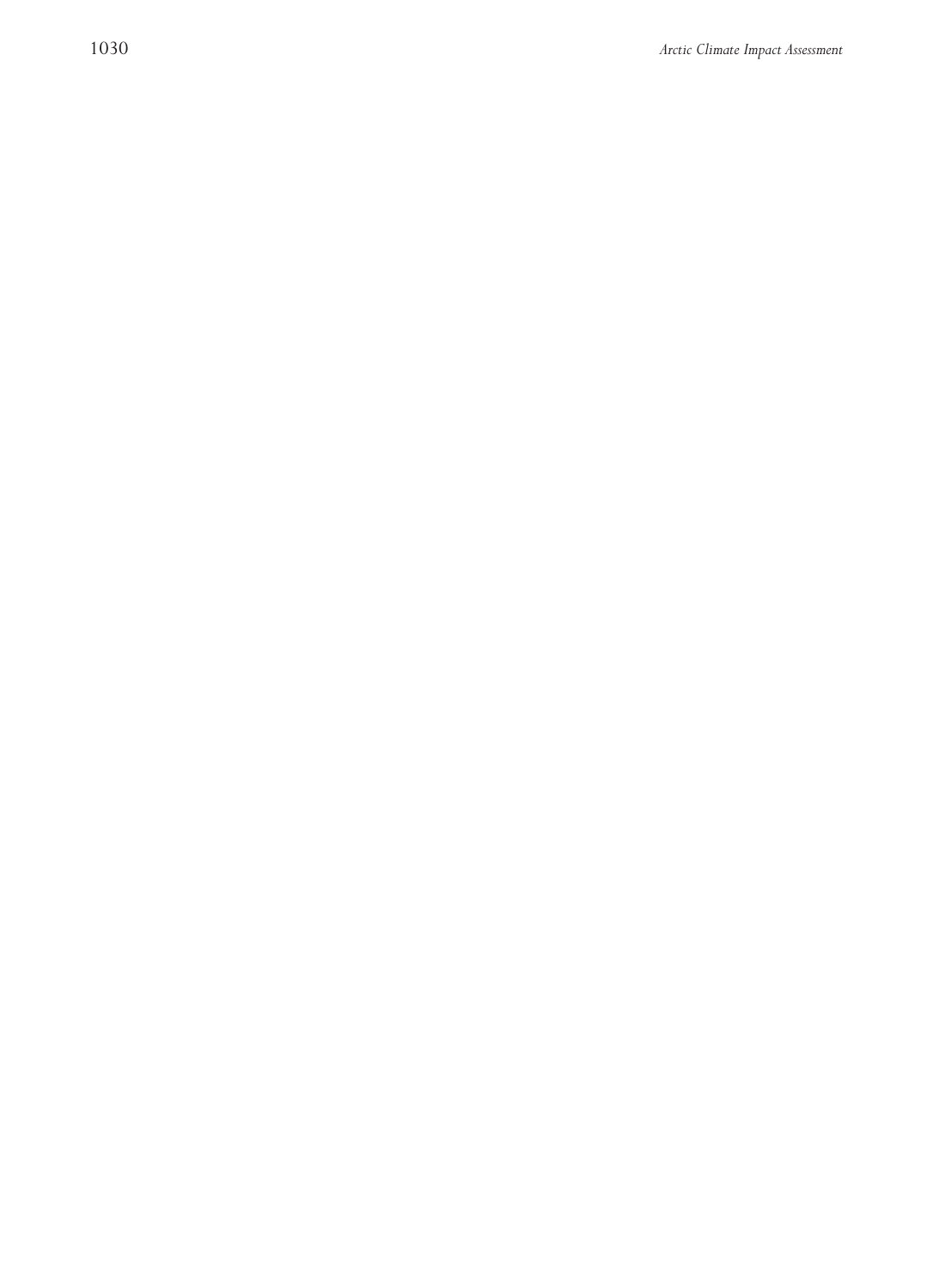# **Species Names**

#### **Birds**

*Aethia cristatella* crested auklet<br> *Aethia psittacula* parakeet auklet *Aethia psittacula* parakeet auklet *Aethia pusilla* least auk<br>*Alca torda* razorbill *Alca torda*<br>*Alle alle Anas acuta* pintail<br>*Anas americana* widgeon *Anas americana*<br>*Anas crecca Anas crecca* common teal<br>*Anas penelope* Eurasian wige *Anas platyrhynchos*<br>*Anser albifrons Anser anser*<br>*Anser brachyrhynchus* pink-footed go *Anser caerulescens*<br>*A. c. caerulescens A. c. caerulescens* lesser snow goose *Anser canagicus* emperor goose<br>*Anser erythropus* lesser white-frc *Anser fabalis*<br>*A. f. fabialis A. f. fabialis* taiga bean goose<br>*A. f. rossicus* tundra bean goos *A. f. rossicus* tundra bean goose<br>*Arenaria interpres* ruddy turnstone *Arenaria interpres* ruddy turnstone<br> *Asio flammeus* short-eared owl *Asio flammeus* short-eared owl *Aythya affinis* lesser scaup *Aythya collaris* ring-necked duck<br>*Aythya marila* greater scaup *Aythya marila* greater scaup<br>*Aythya valisineria* canvasback du *Aythya valisineria* canvasback duck *Branta canadensis*<br>*Branta leucopsis Branta leucopsis* barnacle goose *Buteo spp.*<br>*Buteo lagopus Calcarius lapponicus*<br>*Calidris acuminata Calidris acuminata* sharp-tailed sandpiper *Calidris alpina* dunlin *Calidris canutus*<br>*C. c. canutus Calidris ferruginea* curlew sandpiper *Calidris maritima* purple sandpiper *Calidris mauri* western sandpiper *Calidris minuta* **c**<br> *Calidris ruficollis* **c** and a red-necked stint *Calidris ruficollis* red-necked<br> *Calidris tenuirostris* great knot *Calidris tenuirostris*<br>*Carduelis chloris Carduelis hornemanni* Arctic redpoll Catharacta skua<br>Cepphus columba *Cepphus columba* pigeon guillemot *Cepphus grylle* black guillemot *Charadrius semipalmatus* semipalmated plover *Chen caerulescens* lesser snow goose *Corvus corax* raven/ common raven *Emberiza pusilla* little bunting little bunting little bunting little bunting points and little bunting little bunting points are little bunting material of the state of the state of the state of the state of the state of *Eurynorhynchus pygmaeus*<br>Falco peregrinus *Falco rusticolus*<br>*Fratercula arctica Fratercula cirrhata* tufted puffin *Fratercula corniculata* 

## **Latin name Common name/descriptor**

little auk<br>pintail Eurasian wigeon<br>mallard *Anser albifrons* white-fronted goose or "yellow legs" *A. a. flavirostris* Greenland white-fronted goose  $\overline{p}$ ink-footed goose<br>snow goose lesser white-fronted goose<br>bean goose *Branta bernicla* Brent goose/ black brent *B.b.bernicla* dark-bellied brent goose *B.b. hrota* light-bellied brent goose<br>
anta canadensis Canada goose red-breasted goose<br>raptors rough-legged buzzard<br>Lapland longspur *Calidris alba* sanderling *C. c. canutus* red knot (Taymir population)<br> *C. c. islandica* red knot (Nearctic population) *C. c. islandica* red knot (Nearctic population)<br> *Calidris ferruginea* curlew sandpiper *Calidris fuscicollis* white-rumped sandpiper *Calidris melanotos* pectoral sandpiper *Carduelis chloris* greenfinch *Clangula hyemalis* long-tailed duck/ oldsquaw tundra swan/ whistling swan<br>little bunting *Eremophila alpestris* shore lark *Falco peregrinus* peregrine falcon *Franciscom*<br>*Atlantic puffin*<br>tufted puffin

*Fulmaris glacialis* **northern fulmar**<br> *Gallinago aallinago* **common snipe** *Gallinago gallinago*<br>*Gavia adamsii Gavia adamsii* yellow-billed loon<br>*Gavia arctica* Arctic loon *Gavia arctica* Arctic loon *Gavia pacifica*<br>*Gavia stellata Gavia stellata* red-throated loon *Grus americana* whooping crane *Haematopus ostralegus* Eurasian oystercatcher *Lagopus lagopus* willow grouse willow grouse willow grouse will be a series of the series of the series of the series of the series of the series of the series of the series of the series of the series of the series of th *Lagopus mutus*<br>L. m. hyperboreus Larus argentatus<br>Larus canus *Larus canus* mew gull *Larus fuscus* lesser black-backed gull *Larus glaucescens* glaucous-winged gull *Larus hyperboreus*<br>Larus marinus *Larus marinus* great black-backed gull *Limnodromus scolopaceus*<br>*Limosa lapponica Limosa lapponica* bar-tailed godwit *-*<br>*Loxia spp.<br>Melanitta fusca Melanitta nigra*<br>*Mergus merganser Mergus merganser* common merganser *Mergus serrator* red-breasted merganser<br> *Morus bassanus* roothern gannet *Morus bassanus* northern gannet *Motacilla alba* white wagtail<br> *Numenius horealis* Eskimo curley *Nyctea scandiaca* snowy owl  $O$ ceanodroma leucorhoa<br>Oenanthe oenanthe *Pagophila eburnea* ivory guns caeruleus **blue** tit *Parus caeruleus* blue tit<br> *Phalacrocorax aristotelis* European shag *Phalacrocorax aristotelis*<br>*Phalacrocorax carbo* Phalacrocorax pelagicus<br>
Phalacrocorax perspicillatus<br>
Pallas's cormorant *Phalacrocorax perspicillatus*<br>Phalaropus fulicarius *Philomachus pugnax* ruff *Phylloscopus borealis* Arctic warbler *Phylloscopus inornatus* yellow-browed yellow-brower yellow-brower yellow-brower was a vertex of the vertex vertex of the vertex vertex  $\frac{1}{2}$  yellow-brower was a vertex vertex vertex vertex vertex vertex vertex vertex *Pinguinus impennis* great auk *Plectrophenax nivalis*<br>*Pluvialis dominica Pluvialis dominica* lesser golden plover *Pluvialis fulva* Pacific golden plover *Polysticta stelleri*<br>Puffinus gravis *Puffinus gravis* greater shearwater<br> *Puffinus griseus* sooty shearwater *Rhodostethia rosea*<br>*Rissa brevirostris Rissa brevirostris* red-legged kittiwake *Rissa tridactyla* black-legged kittiwake *Somateria fisheri* spectacled eider *Somateria mollissima* common e<br> *Somateria spectabilis* king eider *Somateria spectabilis s*<br>*Stercorarius longicaudus*<br>*Stercorarius parasiticus Sterna paradisaea*<br>*Sula bassanus Synthliboramphus antiquus* ancient murreletion *and ancient* murreletion *and ancient* murreletion *and ancient* murreletion *and ancient* murreletion *and ancient* murreletion *and ancient* murreletion *and ancient* murr *Tetrao urogallus* wood grouse *Tetrastes bonasia<br>Tringa erythropus* 

common loon/ great northern diver<br>Pacific loon European storm petrel<br>willow grouse *L. m. hyperboreus* Svalbard ptarmigan black-headed gull<br>Long-billed dowitcher black-tailed godwit<br>crossbills white-winged scoter/ velvet scoter<br>black scoter Eskimo curlew<br>snowy owl northern wheatear<br>ivory gull great cormorant<br>pelagic cormorant *Phalaropus fulicarius* red phalarope/grey phalarope<br> *Phalaropus lobatus* northern phalarope/red-necked *Phalaropus lobatus* northern phalarope/red-necked phalarope Pluck-bellied plover<br>Steller's eider *p*<br>Ross' gull<br>Ross' gull *Stercorarius parasiticus* Arctic skua/ parasitic jaeger **Common tern**<br>Arctic tern *Sula bassanus* northern gannet *Tringa erythropus* spotted redshank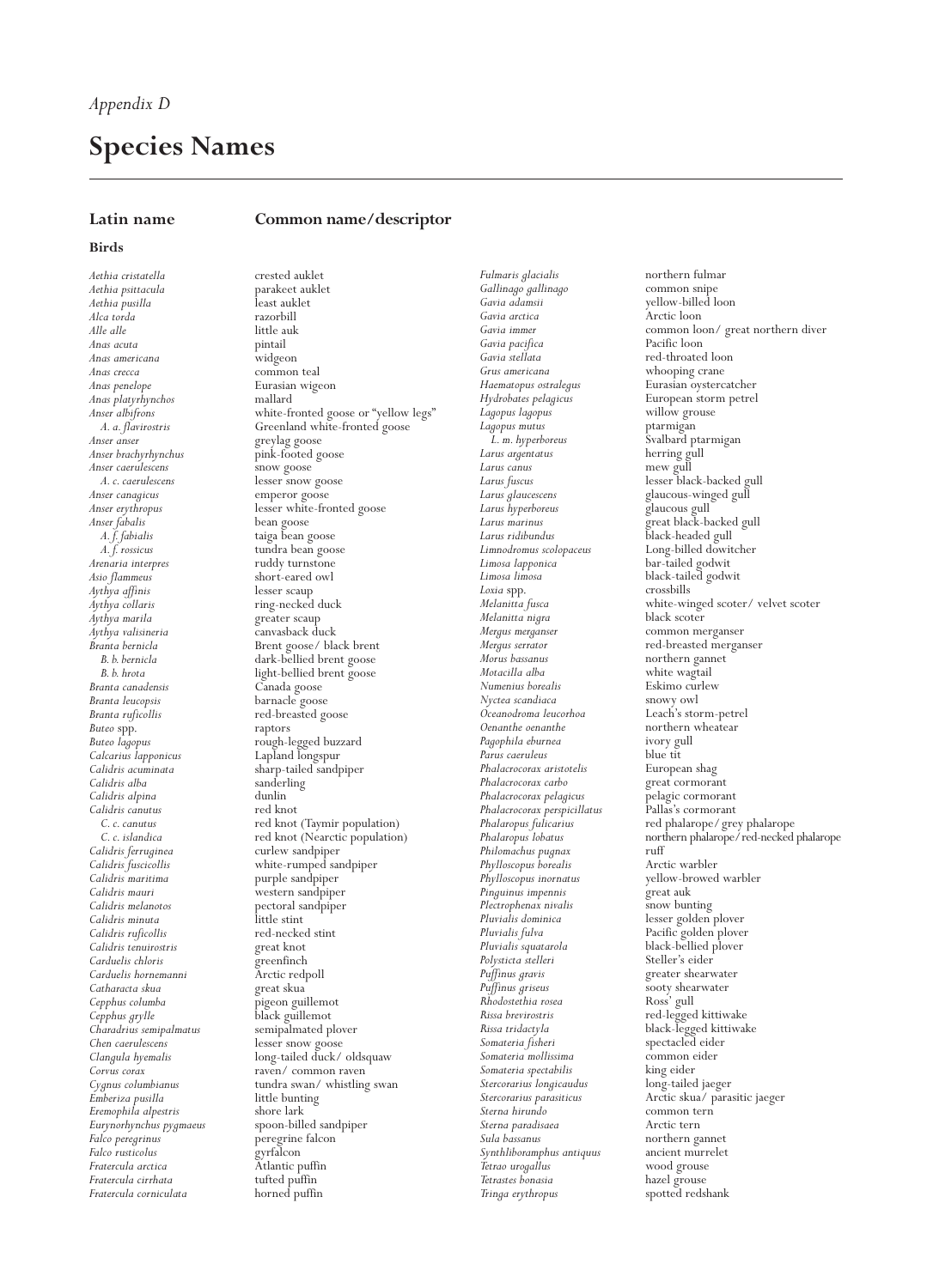*Turdus iliacus* redwing *Turdus migratorius* American<br>*Turdus pilaris* fieldfare Turdus pilaris<br>Uria aalge *Uria aalge* common murre *Vanellus vanellus* northern lapwing

#### **Fish**

*Abramis brama* carp bream<br>*Alosa* spp. alewifes *Alosa* spp. alewifes<br> *Ammodytes* americanus sand lance *Ammodytes americanus* sand lance<br>*Ammodytes dubius* sand lance *Ammodytes dubius* sand lane<br>*Anarhichas lupus lupus* wolffish *Anarhichas lupus lupus* wolffinish wolffinish work work and well as well as a set of the set of the set of the set of the set of the set of the set of the set of the set of the set of the set of the set of the set of the *Anguilla anguilla* eel<br>*Arctogadus glacialis* Arctic cod *Arctogadus glacialis*<br>*Atheresthes stomias Berryteuthis magister magister*<br>Boreogadus saida *Brosme brosme* tusk *Catostomus spp.*<br>*Cetorhinus maximus Cetorhinus maximus* basking shark *Chrosomus eos* northern redbelly dace *Clupea harengus* Atlantic herring *Coregonus albula* vendace *Coregonus artedi* lake cisco *Coregonus autumnalis* Arctic cisco Coregonus clupeaformis<br>Coregonus lavaretus *Coregonus nasus* broad whitefish *Coregonus pidschian*<br>C*oregonus sardinella* least cisco *Coregonus sardinella* least cise<br> *Cottus* spp. sculpins *Cottus* spp. sculpins *Cottus cognatus* slimy scul<br> *Couesius plumbeus* lake chub *Couesius plumbeus* lake chub *Dallia* spp. blackfishes *Dicentrachus labrax* sea bass *Eleginus gracilis* saffron cod *Engraulis mordax* northern anchovy *Gadus macrocephalus* Pacific cod *Gadus morhua*<br>*Gadus ogac Gadus ogac* Greenland cod *Glyptocephalus cynoglossus* witch *Gymnocephalus cernuus* ruffe *Haliotis rufuscens* abalone *Hemilepidotus jordani* yellow Irish l<br>*Hiodon alosoides* goldeye<br>*Hippoglossoides elassodon* flathead sole Hiodon alosoides *Hippoglossoides elassodon*<br>Hippoglossoides platessoides *Hippoglossoides robustus* northern flathead sole is to the flathead sole of the Hippoglossics of the Hippoglossics of the Hippoglossics of the Hippoglossics of the Hippoglossics of the Hippoglossics of the Hippoglossics o *Hippoglossus hippoglossus* halibut *Hippoglossus stenolepis* Pacific halib<br> *Hypomesus olidus* pond smelt *Hypomesus olidus* pond smelt<br> *Icelus spiniger* thorny sculpin *Icelus spiniger* thorn<br> *Illex illecebrosus* squid *Illex illecebrosus* squid<br> *Iamna ditropis* salmon shark *Lamna ditropis* salmon sh<br>*Lepidopsetta bilineata* rock sole *Lepidopsetta bilineata* rock sol<br>*Lepomis macrochirus* bluegill *Lepomis macrochirus* blu<br>*Leuciscus idus* ide *Leuciscus idus* ide *Leuciscus leuciscus baicalensis* common dace *Limanda aspera* yellow!<br>*Lota lota* burbot *Lota lota* burbot *Mallotus villosus* capelin *Melanogrammus aeglefinus* haddock *Microgadus proximus* Pacific tomcod *Micromesistius poutassou* blue whiting *Micropterus dolomieu* smallmouth bass *Molva molva* ling *Myoxocephalus quadricornis* fourhorn sculpin *Noemacheilus barbatulus* stone loach *Notidanus griseus* bluntnose sixgill shark *Notropis atherinoides* emerald shin<br>*Oncorhynchus gorbuscha* pink salmon *Oncorhynchus gorbuscha* pink salmon *Oncorhynchus keta* chum salmon  $Oncorhynchus$  kisutch

*Tryngites subruficollis* buff-breasted sandpiper *Uria lomvia* Brünnich's guillemot/thick billed murre Vanellus vanellus Sabine's gull

> *Atheresthes stomias* arrowtooth flounder *Boreogadus saida* Arctic cod/ polar cod Pacific herring<sup>7</sup><br>vendace whitefish/ powan<br>broad whitefish *Esox lucius* northern pike threespine stickleback<br>witch *Hippogrough dab/ American plaice*<br>northern flathead sole *Mola mola* ocean sunfish

*Oncorhynchus nerka* sockeye salmon *Oncorhynchus tshawytscha*<br>*Osmerus mordax Osmerus mordax* smelt/ rainbow smelt<br> *Perca flavescens* yellow perch *Perca flavescens* yellow perch Percopsis omiscomaycus trout per *Petromyzon marinus* lamprey *Pleurogrammus monoptergius* Atka mackerel *Pleuronectes asper* yellowfin sole *Pleuronectes bilineatus* rock sole<br> *Pleuronectes ferrugineus* flounder *Pleuronectes ferrugineus* flounder *Pleuronectes glacialis* Arctic *Pleuronectes platessa* plaice *Pleuronectes platessa* plaice *Pleuronectes quadrituberculatus*<br>*Pollachius virens Prosopium cylindraceum* round<br>*Psetta maxima* turbot *Psetta maxima*<br>Pungitius pungitius Reinhardtius hippoglossoides Green<br>Rutilus rutilus halibut halibut halibut halibut halibut halibut halibut halibut halibut halibut halibut halib<br>malibut halibut halibut halibut halibut halibut halibut halibut halibut halib *Rutilus rutilus* roach Salmo gairdneri<br>Salmo salar *Salmo salar* **Atlantic salmon**<br>*Salmo trutta* **brown** trout *Salvelinus alpinus* Arctic char *Salvelinus confluentus* bull trout *Salvelinus fontinalis<br>Salvelinus malma Salvelinus namaycush* lake trout *Sander lucioperca* zander *Sander vitreus* walleye *Scomber japonicus*<br>*Scomber scombrus Scomberesox saurus* Atlantic Sebastes marinus redfish *Sebastes marinus* redfish *Sebastes mentella* redfish *Sebastes viviparus* redfish *Squalus acanthias* spurdog *Stenodus leucichthys* inconnu<br> *Thaleichthys pacificus* eulachon *Thaleichthys pacificus* eulachon *Theragra chalcogramma* pollock *Thunnus thynnus* northern bluefin tuna *Thymallus arcticus* Arctic grayling *Trachurus trachurus* horse mackerels horse macker<br>*Xiphias gladius* swordfish  $X$ *iphias gladius* **Marine mammals**

*Balaenoptera acutorostrata* minke whale *Balaenoptera borealis* sei whale<br>*Balaenoptera musculus* blue whale *Balaenoptera musculus* blue whale *Balaenoptera physalus* fin whale *Callorhinus ursinus* northern fur sealing the sealing of the sealing sealing to the sealing the sealing sealing to the sealing sealing to the sealing sealing to the sealing sealing sealing sealing sealing sealing sealing Cystophora cristata<br>Delphinapterus leucas *Enhydra lutris* sea otter *Erignathus barbatus* bearded seal *Eschrichtius robustus* grey whale Eubalaena glacialis<br>Eubalaena japonica *Eumetopias jubatus* Steller sea l<br>*Globicephala melaena* pilot whale *Globicephala melaena* pilot wha<br>*Halichoerus grypus* grey seal *Halichoerus grypus* grey seal<br>*Hydrodamalis gigas* Steller sea cow *Hydrodamalis gigas* Steller sea cow *Lagenorhynchus acutus* white-sided dolphin *Lagenorhynchus albirostris* white-beaked dol<br> *Megaptera novaeangliae* humpback whale *Megaptera novaeangliae* humpback humpback humpback whale<br>Monodon monoceros harwhal *Monodon monoceros* narwhal *Odobenus rosmarus* walrus *O. r. divergens*<br>*O. r. rosmarus O. r. rosmarus* Atlantic wlarus<br>*Orcinus orca* **Atlantic whale** *Phoca fasciata* ribbon sea<br>*Phoca groenlandica* harp seal *Phoca groenlandica* harp seal *Phoca hispida* ringed seal *Phoca largha* spotted seal *Phoca vitulina*<br>*Phocoena phocoena Phocoena phocoena* harbour porpoise *Physeter catodon* 

*Oncorhynchus mykiss* rainbow trout European perch<br>trout perch *Pollachius virens* coal fish/ saithe ninespine stickleback<br>Greenland halibut **brown trout**<br>Arctic char Char/ Dolly Varden<br>lake trout *Scomber scombrus* Atlantic mackerel

*Balaena mysticetus* Greenland right whale/ bowhead whale beluga whale/ white whale North Pacific right whale<br>Steller sea lion killer whale<br>ribbon seal *Phocoenoides dalli* Dall's porpoise/ Dahl's porpoise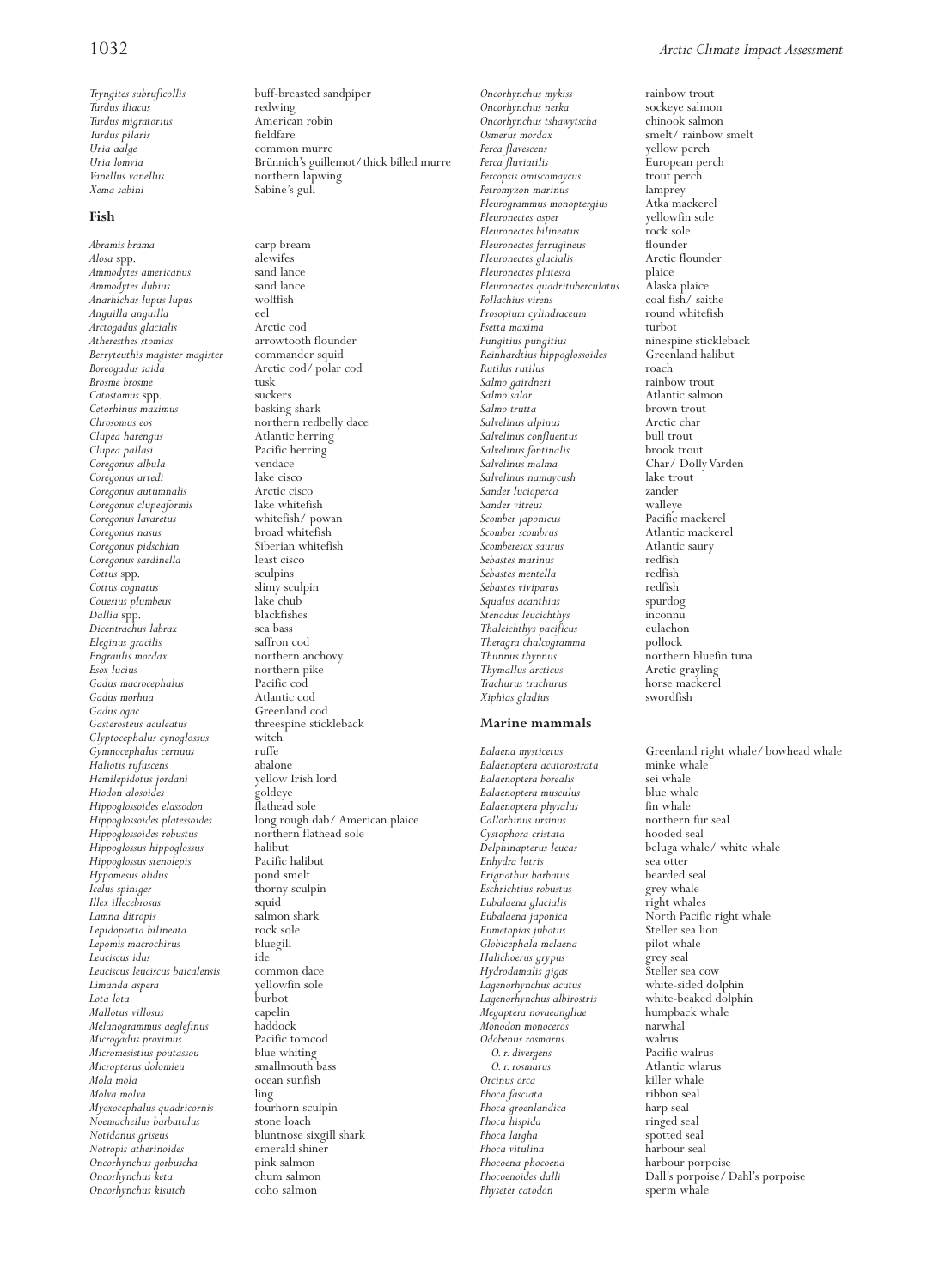*Ursus maritimus* 

### **Terrestrial mammals**

*Alces alces* moose moose<br>*Alopex lagopus* Arctic fox *Alopex lagopus* Arctic foxists and Arctic foxis and Arctic foxis and Arctic foxis and Arctic foxis and Arctic foxis and Arctic foxis and Arctic foxis and Arctic foxis and Arctic foxis and Arctic foxis and Arctic foxis and *Bison bison* buffalo *Canis lupus* wolf *Castor canadensis* beaver *Cervus elaphus* red deer *Cervus nippon* Sika deer *Clethrionomys rufocanus* grey-sided vole *Clethrionomys rutilus* red-backed vole *Coelodonta antiquitatis* woolly rhinocerous *Dicrostonyx groenlandicus* collared lemming *Dicrostonyx torquatus* Arctic lem<br> *Erethizon dorsatum* porcupine *Erethizon dorsatum* porcupine *Gulo gulo*<br>Lemmus lemmus *Lemmus sibiricus* brown lemming<br> *Lepus americanus* snowshoe hare *Lepus americanus* snowshoe h<br>*Lepus arcticus* Arctic hare *Lepus arcticus*<br>*Lepus timidus Lynx lynx* lynx *Mammuthis primigenius* mam<br> *Martes zibellina* sable Martes zibellina<br>Megaloceros giganteus *Microtus abbreviatus*<br>*Microtus gregalis Microtus middendorffi* Middendorf Microtus oeconomus tundra vole *Microtus oeconomus* tundra vole *Microtus rossiaemeridionalis* sibling vole<br> *Moschus moschiferus* musk deer *Moschus moschiferus*<br>Mus musculus *Mustela erminea* ermine *Mustela vison<br>Mustela nivalis Odocoileus hemionus* mule deer *Ondatra zibethicus* muskrat *Ovibos moschatus* muskox *Ovis canadensis dalli* Dall sh<br> *Puma concolor* cougar *Puma concolor*<br>Rangifer tarandus *Rangifer tarandus* caribou/reindeer *Rattus norvegicus* Norwa<br> *Sorex spp.* shrews *Sorex* spp. shrews *Spermophilus parryii* ground squirrel *Tamiasciurus hudsonicus*<br>Ursus arctos *Ursus arctos* grizzly bear/ brown bear *Ursus major* brown bear *Vulpes vulpes* red fox

#### **Lower Animals**

*Acyrthosiphon* spp. aphids *Alopecosa hirtipes*<br>*Alvania Apherusa glacialis* [amphipod]<br>*Asplanchna priodonta* [zooplankton] *Asplanchna priodonta* [zooplankt<br>*Balanus balanoides* [barnacle] *Balanus balanoides* [barnacle] *Balanus balanus* [barnacle] *Bombus balteatus* [bumblebee] *Bombus cingulatus* [bumblebee] *Bombus hyperboreus* [bumblebee] *Bombus polaris* [bumblebee] *Bosmina longirostris* [zooplankton] *Calanus finmarchicus* [zooplankton] *Calanus hyperboreus*<br>*Calanus glacialis*  $Calanus$  marshallae<br>Calliopidae Calanus marshallae **(Amphipodiae 1996)**<br>Calliopidae [amphipod]<br>Cancer magister **[amphipodiae 1]**<br>Cancer magister **complement** Dungeness cra *Carabus truncaticollis* [ground beetle]<br>Ceriodaphnia quadrangula [water flea] *Ceriodaphnia quadrangula* [water flea]  $$ *Chiloxanthus pilosus* [mite] *Chionoecetes bairdi* Tanner crab *Chionoecetes opilio* snow crab *Chlamys islandica* 

*Tursiops truncatus* bottlenose dolphin

Norway lemming<br>brown lemming hare/ mountain hare<br>lynx *Megaloceros giganteus* giant deer/ Irish elk *Microtus gregalis* narrow-headed vole *house* mouse<br>ermine *Mustela nivalis* least weasel Peary caribou<br>Norway rat

*bronze birch borer*<br>[spider] *Alvania* [gastropod] *Calanus glacialis* [zooplankton] **Dungeness crab**<br>[ground beetle]

*Choristoneura pinus pinus* jack pine<br>*Chrysaora melamaster* [jellyfish] *Chrysaora melamaster*<br>*Clossiana sp. Clossiana* sp. fritillary butterfly *Curtonotus alpinus* [ground beet<br> *Cyclops scutifer* [cladoceran] *Cyclops scutifer*<br>Danaus plexippus *Daphnia longiremis* [cladoceran] *Daphnia middendorffiana* [cladoceran] *Daphnia pulex* [cladoceran] *Daphnia pulicaria* [cladoceran] *Daphnia umbra* [cladoceran] *Dendroctonus rufipennis* spruce bark beetle *Dendrolimus sibiricus* Siberian silkworm *Dioryctria reniculelloides* spruce coneworm *Dreissena polymorpha*<br>Epirrita autumnata *Eucalanus bungii* [zooplankton] *Euphausia pacifica* [krill] *Folsomia quadrioculata* [collembolan] *Folsomia regularis* [collembolan] *Folsomia sexoculata*<br>Gammarus lacustris *Gammarus oceanicus* [amphipod] *Gammarus setosus* [amphipod]  $G$ ammarus wilkitzkii *Gorgonocephalus caputmedusae* [brittle *Gynaephora groenlandica* [moth] *Gynaephora groenlandica* [moth] *Harpinia* spp. **amphipod**<br>*Heterocope* spp. **blue** copepods *Heterocope* spp. copepods *Hiatella arctica* [bivalve] *Hormathia nodosa* [actinarian] *Hypogastrura tullbergi* [collembolan] *Hypogastrura viatica<br>lps typographus Janira maculosa*<br>Lepidurus *Limacina helicina* [pteropod] *Lithodes aequispina* [crab] *Littorina saxatilis* [gastropod] *Lymantria dispar* gypsy<br> *Lymnaea elodes* [snail]  $Lymnaea$  elodes *Macoma* spp. clams *Malacosoma disstria* forest tent caterpillar *Maldane sarsi* [polychaete] *Metridia pacifica*<br>Munna *Mya arenaria* [clam]<br> *Mya truncata* [clam] *Mya truncata*<br>*Mysis relicta Mytilus edulis* blue mussel *Neocalanus s*pp.<br>*Neodiprion sertifer Onisimus* spp. amphipods *Onychiurus arcticus* [collembolan] *Onychiurus groenlandicus* [collembolan] *Operophtera brumata* winter n<br> *Ophiopholis aculeata* [isopod] *Ophiopholis aculeata<br>Pandalopsis dispar Pandalopsis dispar* deepwater prawn

Pandalus goniurus<br>Pandalus jordani *Paragorgia arborea* red gorgonian *Paralithodes camtschatica* red king crab *Paralithodes camtschaticus* king crab *Parasyrphus tarsatus* [flower-fly] *Phyllocnistis populiella* aspen leaf m<br> *Pristiphora erichsonii* larch sawfly *Pristiphora erichsonii* larch sawfly *Pterostichus costatus* [ground be<br>
Rana sylvatica wood frog *Rana sylvatica* wood frog *Rana temporaria* common fro<br> *Scoloplos armiger* [polychaete] *Scoloplos armiger* [polychaete] *Spio filicornis* [polychaete] *Spiochaetopterus typicus* [polychaete] *Themisto libellula*<br>Thyasira  $This$ *sanoessa inermis* 

*Chone paucibranchiata* [polychaete] *Choristoneura fumiferana* eastern spruce budworm *Contract Exercise is a function*<br>[ground beetle] milkweed butterfly<br>[cladoceran] *Epirrita autumnata* autumnal moth freshwater shrimp<br>[amphipod] *Ips typographus* spruce engraver beetle [benthic invertebrate] *Metridia longa* [zooplankton] [isopod]<br>[clam] *Mysis relicta* opossum shrimp European pine sawfly<br>amphipods *Pandalus borealis* deepwater prawn/ deepwater shrimp/ northern shrimp humpy shrimp<br>pandalid shrimp<br>red gorgonian [bivalve]<br>[krill]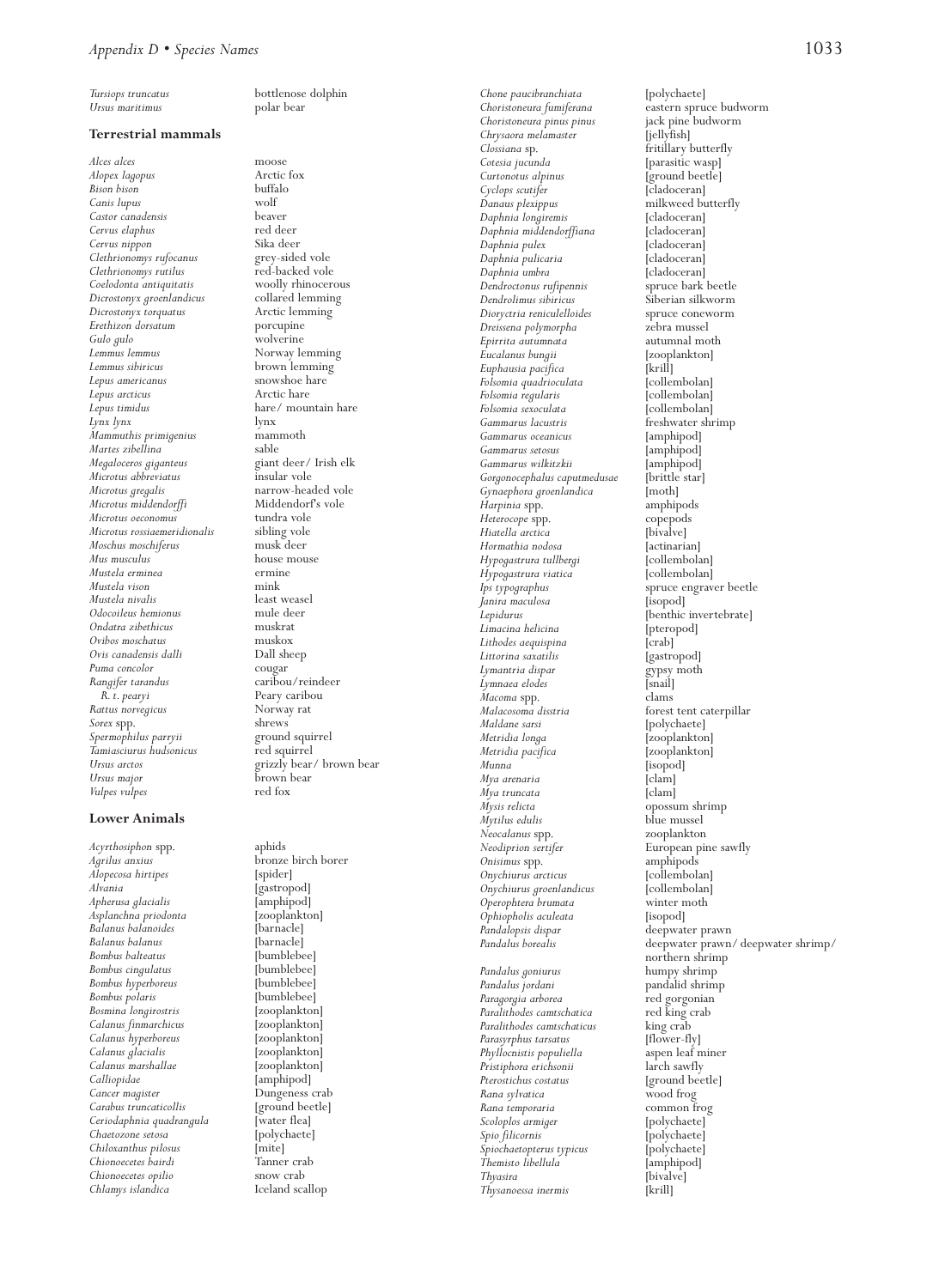*Thysanoessa longicauda* [krill] *Thysanoessa longipes* [krill] *Thysanoessa raschii* [krill] Tipula carinifrons<br>Tonicella *Umingmakstrongylus pallikuukensis* muskox lungworm *Urticina eques* [actinarian]  $\vec{V}$ ertagopus brevicaudus

#### **Higher plants**

*Abies spp.* firs firs<br>*Abies sibirica* Sibo *Allium schoenoprasum* wild c<br>*Alnus* spp. alders *Alnus* spp. alder<br>*Alnus fruticosa* alder *Alnus fruticosa* alder *Alopecurus alpinus* alpine foxtail *Andromeda polifolia* bog rosemary *Arctophila fulva* pendant grass *Artemisia* spp. sagebrushes *Betula ermanii*<br>Betula exilis *Betula exilis* dwarf birch *Betula papyrifera* paper birch *Betula pendula* silver birch<br>*Betula pubescens* downy birch *Betula pubescens* downy birch *B. p. czerepanovii* mountain birch *Calamagrostis lapponica* Lapland<br>*Calluna vulgaris* heather *Calluna vulgaris* heather *Cardamine pratensis* cuckoo flower *Carex aquatilis*<br>*Carex bigelowii Carex bigelowii/arctisibirica* [sedge] *Carex chordorrhiza* creeping sedge *Carex chordorrhiza*<br> *Carex duriuscula*<br> *Carex ensifolia*<br> *Carex ensifolia*<br> *Carex ensifolia*<br> *Carex ensifolia Carex ensifolia* [sedge] *Carex lugens*<br>*Carex stans Carex stans* water sedge *Carex subspathacea* Hoppner's sedge *Carpinus* spp. hornbeams Cerastium beeringianum<br>Cerastium regelii *Cerastium regelii* Regel's chickweed *Corallorrhiza* spp.<br>*Cortusa matthioli Cortusa matthioli* bear's ear sanicle *Draba oblongata* Canadian arctic draba *Dryas integrifolia* Arctic dryad *Dryas octopetala/punctata* mountain avens *Dupontia fisheri* Fisher's tundra grass *Dupontia psilosantha* Fisher's tundra grass *Empetrum hermaphroditum* mountain crowberry **Empetrum nigrum** crowberry<br> *Equisetum* spp. horsetails *Equisetum* spp. horsetails *Eriophorum angustifolium* tall cottongrass *Eriophorum scheuchzeri* white cottongrass *Eriophorum vaginatum<br>Eritrichium nanum Euphrasia frigida* cold e<br>*Fagus sylvatica* beech *Fagus sylvatica* beech  $Galium$  densiflorum<br>Gentiana nivalis *Geum* spp. avens<br>*Helictotrichon krylovii* [herb] *Helictotrichon krylovii* [herb] *Juniperus communis* creeping juniperus communis creeping juniperus creeping juniperus creeping juniperus creeping juniperus creeping juniperus creeping juniperus creeping juniperus creeping juniperus creeping juniperus cr *Kobresia* spp. bog sedges *Koenigia islandica*<br>Lagotis minor *Larix cajanderi*<br>*Larix dahurica Larix gmelinii* Gmelin larch *Larix laricina*<br>*Larix sibirica Larix sukaczewii* Sukachev larch *Ledum* spp. Labrador teas *Lemna* spp. duckweeds and duckweeds and duckweeds are duckweeds as a duckweed of the duckweeds are duckweeds as  $\frac{1}{2}$  duckweeds are duckweeds as  $\frac{1}{2}$  duckweeds are duckweeds as  $\frac{1}{2}$  duckweeds and duckweeds a Lupinus spp.<br>Luzula confusa *Menyanthes* spp. bogbeans<br> *Oxycoccux* spp. cranberries  $Oxycoccux$  spp.

[barnacle]<br>muskox lungworm

*Abies sibirica* Siberian fir *Betula nana* dwarf birch Bigelow's sedge<br>[sedge] white arctic mountain heather<br>Bering chickweed alternate-leaved golden-saxifrage<br>coralroots Ellesmereland whitlowgrass<br>Arctic dryad alpine cushion plant<br>cold eyebright *Gentiana nivalis* snow gentian little weaselsnout<br>Cajander larch *Larix dahurica* Dahurian larch *Larix sibirica* Siberian larch  $\overline{h}$  northern woodrush<br>bogbeans

*Oxyria digyna* Arctic sorrel *Papaver polare* Arctic poppy<br> *Pedicularis hirsuta* hairy lousewe *Phippsia algida* ice grass *Phleum alpinum*<br>*Picea abies Picea abies* **Norway spruce**<br>*Picea glauca* **https://white** spruce *Picea glauca* white spruce<br>*Picea mariana* black spruce *Picea mariana* black spruce *Picea obovata* Siberian spruce<br>*Picea sitchensis* Sitka spruce *Picea sitchensis* Sitka spruce *Pinus contorta* lodgepole pine *Pinus pumila* Dwarf Siberian pine *Pinus sibirica* Siberian stone pine<br> *Pinus sylvestris* Scots pine *Pinus sylvestris*<br>Poa abbreviata *Polygonum amphibium* water smartweed *Polygonum viviparum* alpine bistort *Populus balsamifera<br>Populus tremula Populus tremuloides*<br>*Populus trichocarpa Potamogeton* spp. pondweeds *Puccinellia phryganodes* creep<br>*Quercus* spp. also *Quercus* spp. oaks *Ranunculus glacialis*<br>*Ranunculus sabinei Rhododendron* spp. rhododendrons *Rubus chamaemorus*<br>*Salix arctica Salix arctica* arctic willow *Salix herbacea*<br>*Salix lanata Salix lanata* hairy willow *Salix myrsinifolia* dark-leaved willow  $Salix$  myrtilloides<br>Salix phylicifolia *Salix phylicifolia* tea-leaved willow *Salix polaris* polar willow *Salix reptans* [willow] Sanguisorba officinalis<br>Saxifraga caespitosa *Saxifraga caespitosa* tufted alpine saxifrage Saxifraga hyperborea<br>Saxifraga nivalis *Saxifraga oppositifolia*<br>Silene acaulis *Sorbus aucuparia* rowan *Taraxacum officinale* dandeli<br> *Tilia* spp. lindens Tilia spp.<br>*Vaccinium myrtillus Vaccinium myrtillus* blueberry/ bilberry Vaccinium vitis-idaea **Lower plants**  $Cinclidium arcticum$ <br>Cladina

hairy lousewort<br>ice grass *northern bluegrass*<br>water smartweed European aspen<br>aspen black cottonwood<br>pondweeds  $\bar{S}$ ardinian buttercup<br>rhododendrons glaucous willow<br>dwarf willow whortle-leaved willow<br>[willow] *f*ealeaf willow<br>[willow] *Saxifraga cernua* nodding saxifrage Propaga nivelasting<br>pygmy saxifrage<br>alpine saxifrage<br>purple saxifrage moss campion<br>rowan *Vaccinium uliginosum* bog blueberry/ bog whortleberry/ bog bilberry<br>lingonberry

*Achnanthes* [diatom]<br>*Ahnfeltia plicata* [red algae *Ahnfeltia plicata* [red alg<br>*Alaria esculenta* [kelp] *Alaria esculenta* [kelp] *Arctocetraria nigricascens* [lichen] *Aulacomnium turgidum* [moss] *Bryum cyclophyllum* [moss] *Cetraria islandica* [lichen] *Cetrariella delisei* [lichen] *Cladina rangiferina* [lichen] *Cladonia* [lichen] *Cladonia arbuscula* [lichen] *C.a. mitis* [lichen] *Cladonia pyxidata* [lichen] *Cladonia uncialis* [lichen] *Climacium dendroides* [forest m<br/> *Cyclotella* [diatom] *Cyclotella* [diatom] *Dactylina madreporiformis* [lichen] *Dactylina ramulosa* [lichen] *Dicranoweisia crispula* [moss] *Drepanocladus intermedius* [moss] *Fragilaria*<br>Fucus distichus  $Hylocomium splendens$ 

*Cladina* [lichen] *fucus funcus disting a* sea-tangle (seaweed)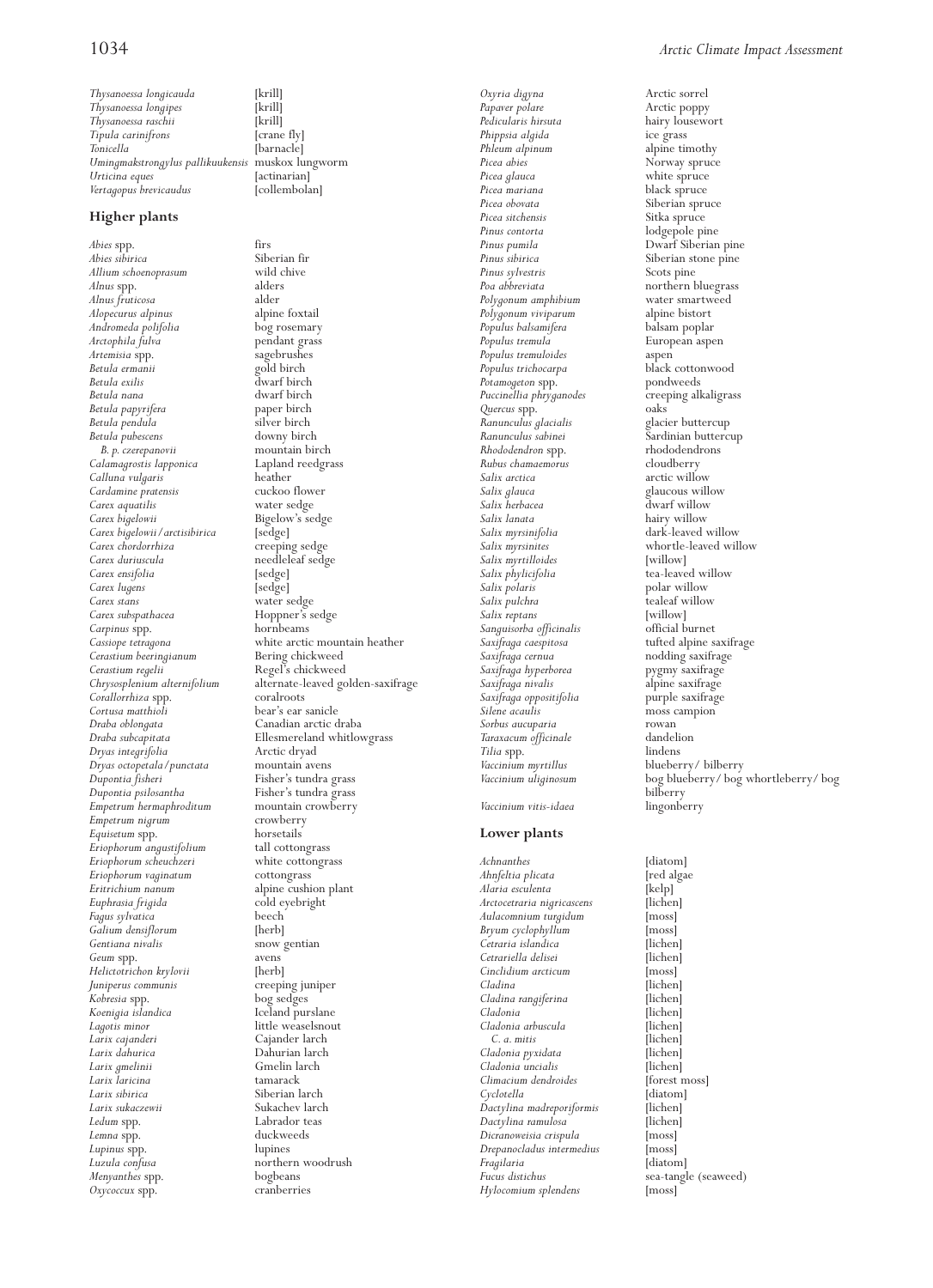| Laminaria digitata         | [kelp]        |
|----------------------------|---------------|
| Laminaria saccharina       | [kelp]        |
| Laminaria solidungula      | [kelp]        |
| Orthothecium chryseon      | [moss]        |
| Phaeocystis pouchetii      | [flagellate]  |
| Pleurozium shreberi        | [forest moss] |
| Pogonatum alpinum          | [bryophyte]   |
| Polytrichum commune        | [moss]        |
| Polytrichum juniperinum    | [moss]        |
| Psora decipiens            | [lichen]      |
| Ptilidium ciliare          | [liverwort]   |
| Racomitrium lanuginosum    | [moss]        |
| Rhizoplaca melanophthalma  | [lichen]      |
| Rhytidiadelphus triquetrus | [forest moss] |
| Seligeria polaris          | [moss]        |
| Sphagnum fuscum            | [moss]        |
| Stereocaulon paschale      | [lichen]      |
| Thamnolia subuliformis     | [lichen]      |
| Tomentypnum nitens         | [moss]        |
| Tortula ruralis            | [moss]        |
| Xanthoria candelaria       | [lichen]      |
| Xanthoria parietina        | [lichen]      |
|                            |               |

## **Misc. fungi/bacteria etc.**

*Alternaria* [fungus]<br>*Archaeoglobus* [bacterium] *Archaeoglobus* [bacterium] *Archaeoglobus fulgidus* [bacterium] *Arthrobacter* [bacterium] *Arthrobacter*<br> *Aspergillus* [bacterium]<br> *Azotobacter* [bacterium]<br> *Azotobacter* [bacterium] *Azotobacter* [bacterium]<br>*Bacillus* [bacterium]  $Beijerinckia indica$ <br> $Botrytis$ *Botrytis* [fungus] *Clostridium* [bacterium] *Cortinarius* [fungus]  $Cryptococcus Iaurentii$  $Exobasidium$ <br>Fusarium *Fusarium* [fungus] *Inocybe* [fungus] *Metarhizium* [fungus] *Metarhizium anisopliae* [fungus] *Methylocapsa* [bacterium]  $\tilde{M}$ ethylocella *Microcoleus chthonoplastes* [cyanoba<br> *Mucor hiemalis* [fungus] *Mucor hiemalis Nostoc spp.<br>Penicillium<br>Pseudomonas Pseudomonas* [bacterium] *Pyrococcus* [bacterium] *Rhizopus* [fungus]<br> *Thermococcus* [bacterium]  $\begin{tabular}{p{2cm}} \textbf{\textit{Thermococcus}} & \textbf{\textit{[bacteriv)}} \\ \textbf{\textit{Truncatella truncata}} & \textbf{\textit{[fungus]}} \\ \end{tabular}$  $Truncated la$  truncata

[bacterium]<br>[bacterium]  $[cyanobacteria]$ <br>[fungus]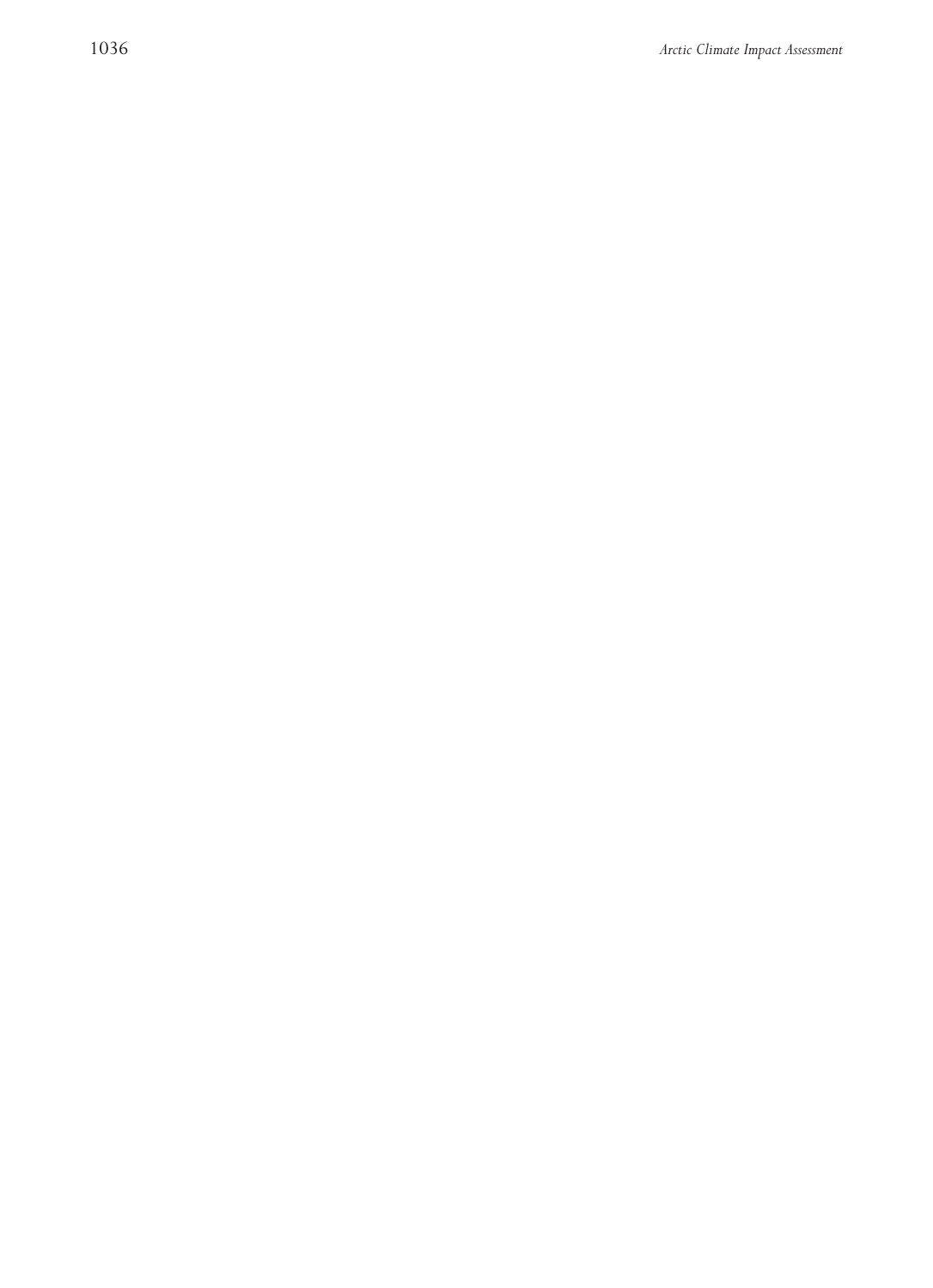# *Appendix E*

# **Acronyms**

| ABL             | Atmospheric boundary layer                         | $H_2S$           | Hydrogen sulfide                                 |
|-----------------|----------------------------------------------------|------------------|--------------------------------------------------|
| ACIA            | Arctic Climate Impact Assessment                   | ha               | Hectare                                          |
| ACD             | Arctic Coastal Dynamics project                    | HadCM3           | An AOGCM developed by the Hadley Centre for      |
| AEPS            | Arctic Environmental Protection Strategy           |                  | Climate Prediction and Research (UK)             |
| AFI             | Air freezing index                                 | <b>HCB</b>       | Hexachlorobenzene                                |
| AGCM            | Atmospheric general circulation model              | HCH              | Hexachlorocyclohexane                            |
| AMAP            | Arctic Monitoring and Assessment Programme         | Hg               | Mercury                                          |
| АO              | Arctic Oscillation                                 | $Hg^0$           | Elemental mercury                                |
| AO <sup>-</sup> | Low AO index                                       | $Hg^{2+}$        | Divalent mercury                                 |
| AO <sup>+</sup> | High AO index                                      | IABP             | International Arctic Buoy Programme              |
| AOGCM           | Atmosphere–ocean general circulation model         | IASC             | International Arctic Science Committee           |
| ARCMIP          | Arctic Regional Climate Model Intercomparison      | IBA              | Important Bird Area                              |
|                 | Project                                            | <b>IBP</b>       | International Biological Programme               |
| ATI             | Air thawing index                                  | ICC              | Inuit Circumpolar Conference                     |
| AVHRR           | Advanced Very High Resolution Radiometer           | <b>ICES</b>      | International Council for the Exploration of the |
| B-HCH           | beta-Hexachlorocyclohexane                         |                  | Sea                                              |
| <b>BOREAS</b>   | Boreal Ecosystem-Atmosphere Study                  | <b>IGBP</b>      | International Geosphere-Biosphere Programme      |
| ΒP              | Before present                                     | IPA              | International Permafrost Association             |
| С               | Carbon                                             | <b>IPCC</b>      | Intergovernmental Panel on Climate Change        |
| CAFF            | Conservation of Arctic Flora and Fauna             | <b>ITEX</b>      | International Tundra Experiment                  |
| <b>CCSR</b>     | Center for Climate System Research (Japan)         | <b>TFQ</b>       | Individual Transferable Quota system             |
| Cd              | Cadmium                                            | <b>IUCN</b>      | World Conservation Union                         |
| CDOM            | Colored dissolved organic matter                   | <b>IWC</b>       | International Whaling Commission                 |
| CDQ             | Community Development Quota program                |                  | Joule                                            |
|                 | (Alaska)                                           | K                | Potassium                                        |
| CFC             | Chlorofluorocarbon                                 |                  | Kilogram $(10^3 \text{ grams})$                  |
| CGCM2           |                                                    | Kg<br><b>LGM</b> |                                                  |
|                 | An AOGCM developed by the Canadian Centre          |                  | Last glacial maximum                             |
|                 | for Climate Modelling and Analysis                 | LIA              | Little Ice Age                                   |
| CH <sub>4</sub> | Methane                                            | <b>LP</b>        | Lund-Potsdam-Jena dynamic global vegetation      |
| Chl-a           | Chlorophyll-a                                      |                  | model                                            |
| <b>CMIP</b>     | Coupled Model Intercomparison Project              | <b>MDE</b>       | Mercury depletion event                          |
| CO              | Carbon monoxide                                    | MeHg             | Methyl mercury                                   |
| CO <sub>2</sub> | Carbon dioxide                                     | MIP              | Model intercomparison project                    |
| <b>CPAN</b>     | Circumpolar Protected Area Network                 | MPI              | Max Planck Institute for Meteorology (Germany)   |
| <b>CPUE</b>     | Catch-Per-Unit-Effort                              | mwe              | Meter water equivalent                           |
| CRU             | Climatic Research Unit (University of East Anglia, | <b>MWP</b>       | Medieval Warm Period                             |
|                 | UK)                                                | My               | Million years                                    |
| $CSM_1.4$       | An AOGCM developed by the National Center for      | Ν                | Nitrogen                                         |
|                 | Atmospheric Research (USA)                         | N, O             | Nitrous oxide                                    |
| CTM             | Chemical transport model                           | <b>NADW</b>      | North Atlantic Deep Water                        |
| D-O             | Dansgaard-Oeschger                                 | NAFO             | Northwest Atlantic Fisheries Organization        |
| DDT             | Dichlorodiphenyltrichloroethane                    | NAMMCO           | North Atlantic Marine Mammal Commission          |
| DEWG            | Denendeh Environmental Working Group               | NAO              | North Atlantic Oscillation                       |
| DIC             | Dissolved inorganic carbon                         | NASA             | National Aeronautics and Space Administration    |
| DMS             | Dimethyl sulfide                                   |                  | (US)                                             |
| DO              | Dissolved oxygen                                   | <b>NCAR</b>      | National Center for Atmospheric Research (US)    |
| DOC             | Dissolved organic carbon                           | <b>NCARP</b>     | Northern Cod Adjustment and Recovery Program     |
| DU              | Dobson unit                                        |                  | (Canada)                                         |
| E               | Evapotranspiration                                 | <b>NCEP</b>      | National Centers for Environmental Prediction of |
| ECHAM4/OPYC3    | An AOGCM developed by the Max Planck               |                  | NOAA                                             |
|                 | Institute for Meteorology (Germany)                | <b>NDVI</b>      | Normalized Difference Vegetation Index           |
| ECMWF           | European Centre for Medium-range Weather           | <b>NEAFC</b>     | North East Atlantic Fisheries Commission         |
|                 | Forecasts                                          | <b>NEP</b>       |                                                  |
| EEZ             | Exclusive economic zone                            |                  | Net ecosystem production                         |
|                 | El Niño-Southern Oscillation                       | NH <sub>3</sub>  | Ammonia<br>Ammonium                              |
| ENSO            |                                                    | $NH_{4}$         |                                                  |
| FAO             | United Nations Food and Agriculture                | <b>NIES</b>      | National Institute for Environmental Studies     |
|                 | Organization                                       |                  | (lapan)                                          |
| $fCO$ ,         | Fugacity of CO <sub>2</sub>                        | nm               | Nautical mile                                    |
| <b>GCM</b>      | General circulation model                          | NO <sub>3</sub>  | Nitrate                                          |
| GDD             | Growing degree-day                                 | NOAA             | National Oceanic and Atmospheric Administration  |
| GDP             | Gross domestic product                             |                  | (US)                                             |
| GEP             | Gross ecosystem production                         | <b>NPP</b>       | Net primary production                           |
| $GFDL-R30_c$    | An AOGCM developed by the Geophysical Fluid        | <b>NRL</b>       | Sámi Reindeer Herders Association of Norway      |
|                 | Dynamics Laboratory (USA)                          | NSF              | National Science Foundation (US)                 |
| $\mathbf{Gg}$   | Gigagram (10 <sup>9</sup> grams)                   | <b>NWT</b>       | Northwest Territories (Canada)                   |
| GHCN            | Global Historical Climatology Network              | $\circ$          | Oxygen                                           |
| GHG             | Greenhouse gas                                     | OUML             | Ocean upper mixed layer                          |
| GPS             | Global Positioning System                          | P                | Phosphorus                                       |
| GWP             | Global warming potential                           | P                | Precipitation                                    |
| Н               | Hydrogen                                           | PAH              | Polycyclic aromatic hydrocarbon                  |
| Н,              | Molecular hydrogen                                 | PAR              | Photosynthetically active radiation              |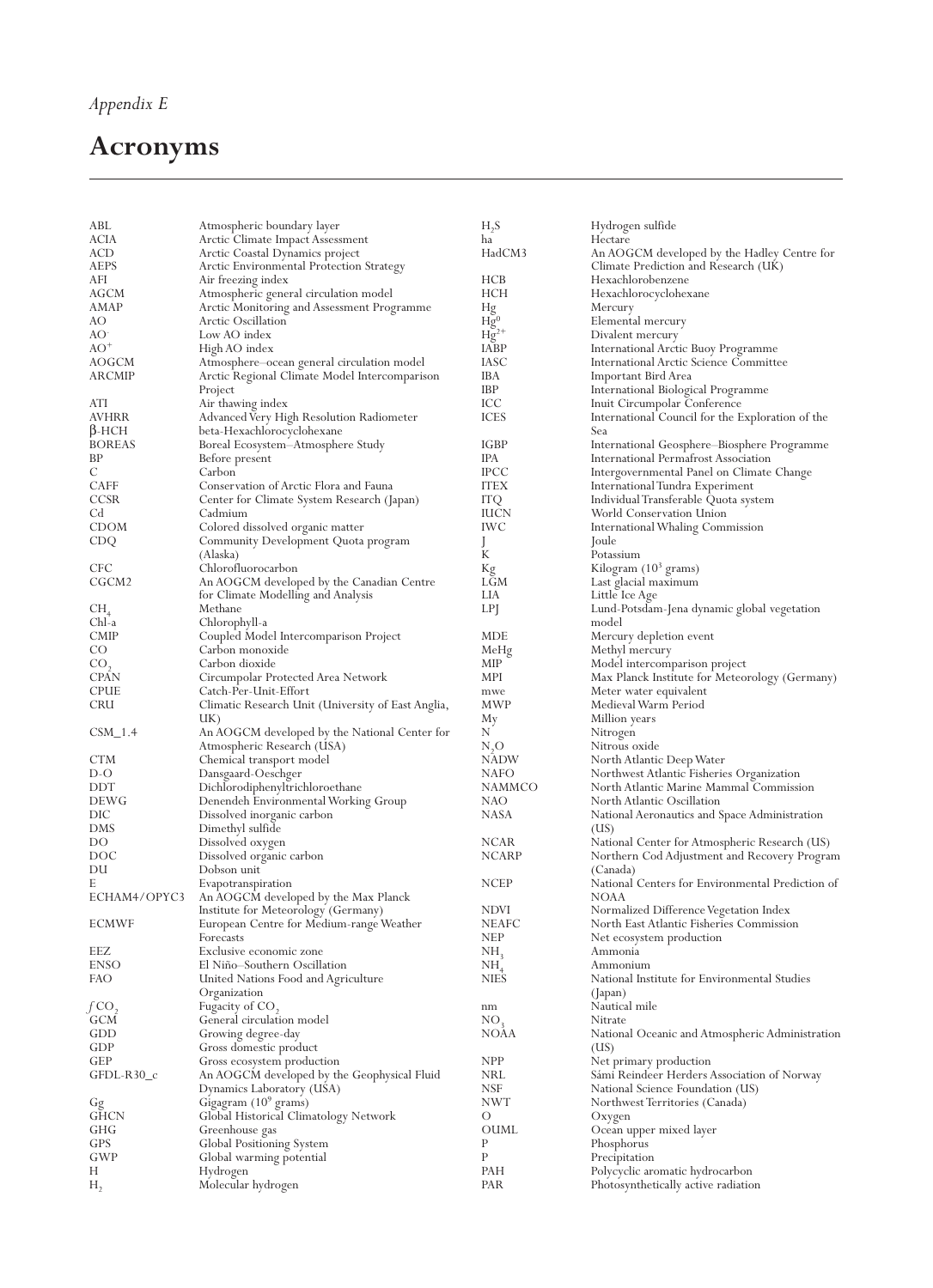| Рb                    | Lead                                                             |
|-----------------------|------------------------------------------------------------------|
| <b>PBDE</b>           | Polybrominated diphenyl ether                                    |
| <b>PCB</b>            | Polychlorinated biphenyl                                         |
| <b>PCN</b>            | Polychlorinated naphthalene                                      |
| $pCO$ ,               | Difference in partial pressure of $CO$ , (e.g., across           |
|                       | the air-sea interface)                                           |
| PDO                   |                                                                  |
|                       | Pacific Decadal Oscillation                                      |
| P-E                   | Precipitation minus evapotranspiration                           |
| Pg                    | Petagrams (10 <sup>15</sup> grams)                               |
| POC                   | Particulate organic carbon                                       |
| POP                   | Persistent organic pollutant                                     |
| ppmv                  | Parts per million by volume                                      |
| PSC                   | Polar stratospheric cloud                                        |
| <b>PUFA</b>           | Polyunsaturated fatty acid                                       |
| R                     | Runoff                                                           |
| $\rm R_A$             | Respiration, autotrophic                                         |
| $R_{E}$               | Respiration, ecosystem                                           |
|                       | Respiration, heterotrophic                                       |
| $R_{\rm _{H}}$<br>RAF |                                                                  |
|                       | Radiation amplification factor                                   |
| RAIPON                | Russian Association of Indigenous Peoples of the                 |
|                       | North                                                            |
| <b>RCM</b>            | Regional climate model                                           |
| <b>RCS</b>            | Regional (age) curve standardization                             |
| RIMS                  | Rapid Integrated Monitoring System                               |
| RIVM                  | National Institute for Public Health and the                     |
|                       | Environment model                                                |
| RUV                   | Remote underwater vehicle                                        |
| S                     | Salinity                                                         |
| SBUV                  | Solar backscatter ultraviolet                                    |
|                       |                                                                  |
| SHEBA                 | Surface Heat Budget of the Arctic Ocean                          |
| SLP                   | Sea-level pressure                                               |
| SО                    | Sulfur monoxide                                                  |
| SO <sub>2</sub>       | Sulfur dioxide                                                   |
| SO.                   | Sulfur oxide                                                     |
| SRES                  | Special Report on Emissions Scenarios (by the                    |
|                       | IPCC)                                                            |
| SST                   | Sea surface temperature                                          |
| Sv                    | Sverdrup (unit = $10^6$ m <sup>3</sup> /s)                       |
| SZA                   | Solar zenith angle                                               |
| T                     | Tonne                                                            |
| TAC                   |                                                                  |
|                       | Total allowable catch                                            |
| TEK                   | Traditional ecological knowledge                                 |
| Tg                    | Teragrams $(10^{12} \text{ grams})$                              |
| THC                   | Thermohaline circulation                                         |
| <b>TOMS</b>           | Total Ozone Mapping Spectrometer                                 |
| TOPEX/                | joint French/US altimeter satellite                              |
| POSEIDON              |                                                                  |
| uiuc                  | University of Illinois at Urbana-Champaign (US)                  |
| ULAQ                  | Università degli studi dell'Aquila (Italy)                       |
| UNCED                 | United Nations Conference on Environment and                     |
|                       | Development                                                      |
| UNEP                  | United Nations Environment Programme                             |
|                       |                                                                  |
| UV                    | Ultraviolet                                                      |
| UV-A                  |                                                                  |
|                       | Ultraviolet-A radiation (315-400 nm)                             |
| $UV-B$                | Ultraviolet-B radiation (280-315 nm)                             |
| W                     | Watt                                                             |
| WMO                   | World Meteorological Organization                                |
| WWF                   | World Wide Fund for Nature                                       |
| Zn                    | Zinc                                                             |
|                       |                                                                  |
| $\Sigma$ dd t         | Sum of DDT, DDD, and DDE (concentrations)                        |
| $\Sigma$ PCBs         | Sum of a number of individual polychlorinated<br>(PCB) congeners |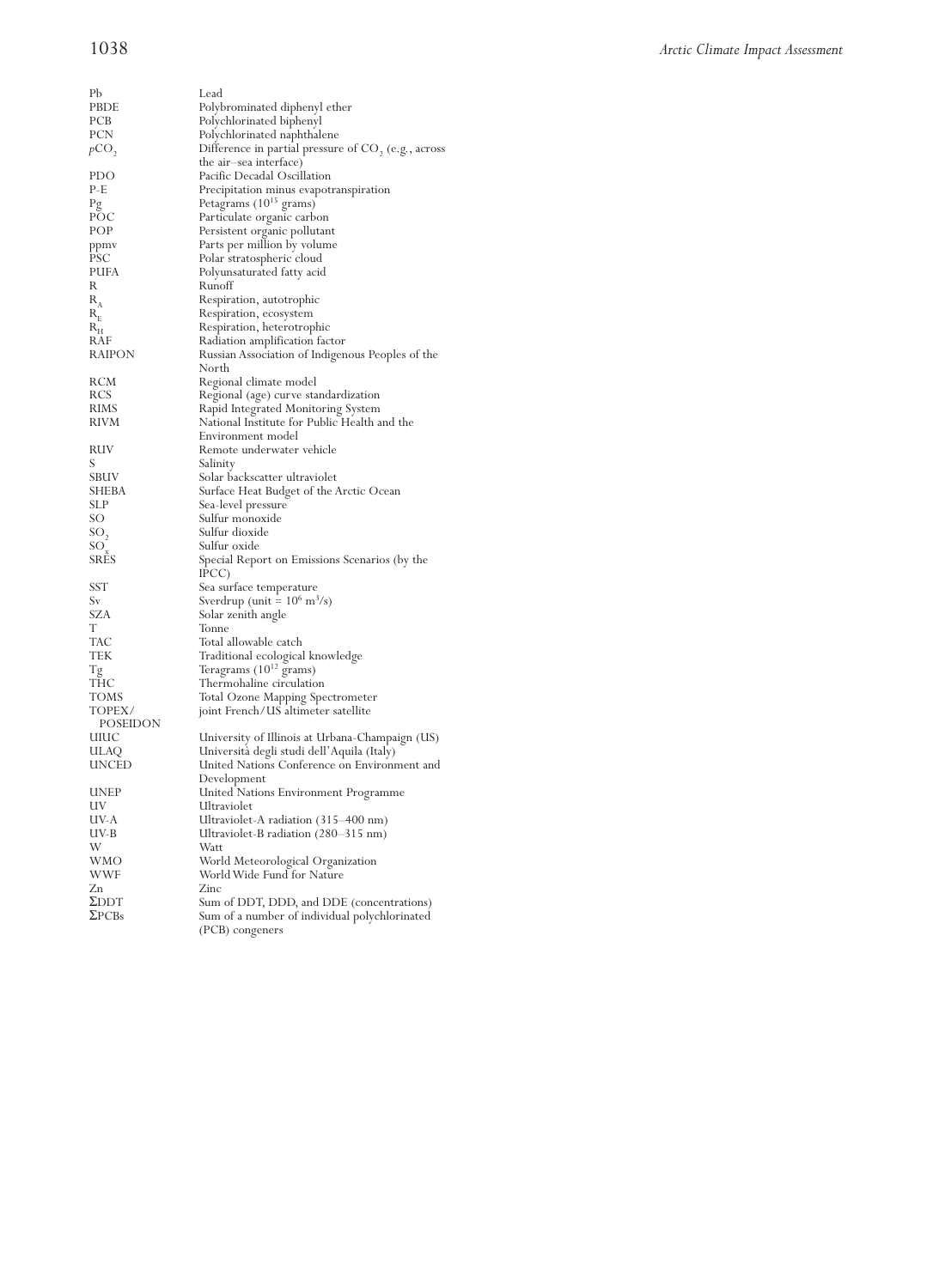# **Glossary**

#### **Actinic flux**

Radiation incident at a point, determined by integrating the spectral irradiance over all directions of incident light (units  $=$  W/m<sup>2</sup>/nm). **Action spectrum**

A sensitivity function that describes the relative effectiveness of energy at different wavelengths in determining a biological response.

#### **Active layer**

The layer of ground that is subject to annual thawing and freezing in areas underlain by permafrost.

#### **Adaptive ability or capacity**

The ability of an organism, an ecosystem, or a human system (community, culture, enterprise) to adapt to environmental change.

#### **Albedo**

The fraction of solar radiation reflected by a surface or object, often expressed as a percentage. Snow covered surfaces have a high albedo; the albedo of soils ranges from high to low; vegetation covered surfaces and oceans have a low albedo.The earth's albedo varies mainly through varying cloudiness, snow, ice, leaf area, and land cover changes.

#### **Allochthonous**

Exogenous; originating outside and transported into a given system or area.

#### **Anadromous**

An adjective describing fish that exhibit migratory behavior between fresh and marine waters characterized by spawning (and in ice-covered arctic seas also by overwintering) in freshwater and summer feeding in marine water.

#### **Aquaculture**

Breeding and rearing fish and shellfish, etc.

#### **Aquifer**

A stratum of permeable rock that bears water. An unconfined aquifer is recharged directly by local rainfall, rivers, and lakes, and the rate of recharge will be influenced by the permeability of the overlying rocks and soils. A confined aquifer is characterized by an overlying bed that is impermeable and the local rainfall does not influence the aquifer.

#### **Arctic**

[See chapter 1, section 1.1, paragraph 4]

## **Athalassic**

Used of waters or water bodies that have not had any connection to the sea in geologically recent times, all ions in solution are thus derived from the substratum or atmosphere.

#### **Atmospheric boundary layer**

The bottom layer of the troposphere that is in contact with the surface of the earth. It is often turbulent and is capped by a statically stable layer of air or temperature inversion.The atmospheric boundary layer depth (i.e., the inversion height) is variable in time and space, ranging from tens of meters in strongly statically stable situations, to several kilometers in convective conditions over deserts. **Benthic**

Pertaining to the sea bed, river bed, or lake floor.

#### **Biodiversity**

The numbers and relative abundances of different genes (genetic diversity), species, and ecosystems (communities) in a particular area.

## **Biogeochemical cycle**

The cyclical system through which a given chemical element is transferred between biotic and abiotic parts of the biosphere. **Biota**

All living organisms of an area; the flora and fauna considered as a unit.

## **Bloom**

A reproductive explosion of microscopic organisms in a lake, river, or ocean.

#### **Catadromous**

An adjective describing fish which exhibit migratory behavior between fresh and marine waters that is characterized by spawning in marine waters and feeding and early rearing in freshwaters.

## **Climate**

Climate in a narrow sense is usually defined as the "average weather"

or more rigorously as the statistical description in terms of the mean and variability of relevant quantities over a period of time ranging from months to thousands or millions of years.The classical period is 30 years as defined by the WMO.These relevant quantities are most often surface variables such as temperature, precipitation and wind. Climate in a wider sense is the state, including a statistical description, of the climate system.

## **Climate change**

Climate change refers to a statistically significant variation in either the mean state of the climate, or in its variability, persisting for an extended period (typically decades or longer).

#### **Climate feedback**

An interaction between processes in the climate system, where the result of an initial process triggers a second process that in turn influences the initial one. A positive feedback intensifies the original process, and a negative feedback reduces it.

#### **Climatological baseline**

A period of years representing the current climate, the latter being understood as a statistical description in terms of the mean and variability over the period. A baseline period should: be representative of the present-day or recent average climate in the region considered; be of sufficient duration to encompass a range of climatic variations; cover a period for which data on all major climatological variables are abundant, adequately distributed in space, and readily available; include data of sufficiently high quality for use in evaluating impacts; and be consistent or readily comparable with baseline climatologies used in other impact assessments.

#### **Co-management**

A system for management of wildlife populations in which responsibility is shared between the users of the resource and government entities with legal authority for management of wildlife.

#### **Conservation**

The protection of environmental values associated with natural systems through planned management of natural resources to assure their continued viability and availability for human appreciation and use by preventing overexploitation, and protection from destruction or neglect.

### **Conspecific**

Belonging to the same species.

## **Contaminant**

A substance that is not naturally present in the environment or is present in unnatural concentrations that can, in sufficient concentration, result in potential negative effects on the health of humans, other organisms, and ecosystems.

#### **Continental shelf**

A shallow submarine plain of varying width forming a border to a continent and typically ending in a steep slope to the ocean abyss. **Cryosphere**

The component of the climate system consisting of all snow, ice, and permafrost on and beneath the surface of the earth and ocean. **Demersal**

Living at or near the bottom of a sea or lake but having the capacity for active swimming.

## **Diadromous**

Migrating between fresh water and seawater.

#### **Dose**

Dose rate integrated over a time period of exposure (units  $=$  J/m<sup>2</sup> (effective)).

#### **Dose rate**

Spectral irradiance weighted by a biological action spectrum  $(mits \equiv W/m^2 \text{ (effective))}.$ 

#### **Ecosystem**

A system of interacting living organisms together with their physical environment.The boundaries of what could be called an ecosystem are somewhat arbitrary, depending on the focus of interest or study. Thus the extent of an ecosystem could range from very small spatial scales to, ultimately, the entire earth.

#### **Ecosystem function**

Ecosystem function includes carbon and nutrient cycling, soil processes, controls of trace gas exchange processes, primary and secondary productivity, and water and energy balance.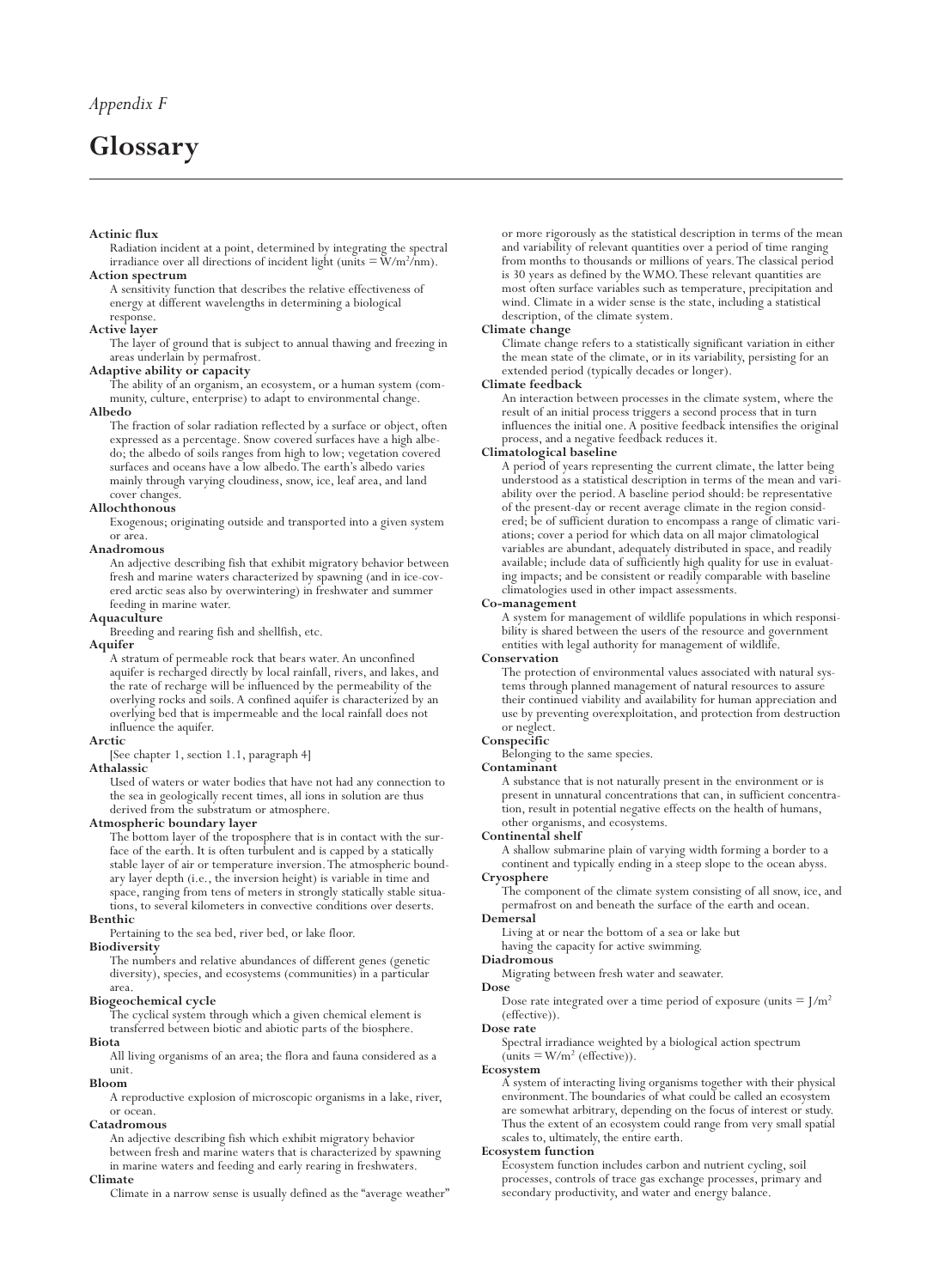#### **Ecosystem services**

Ecological processes or functions that have value to individuals or society.

#### **Ecosystem structure**

The spatial structure of an ecosystem, trophic interactions, and community composition in terms of biodiversity.

#### **Ecotone**

A zone of transition from one major plant community to another. For example, the forest–tundra ecotone in high northern latitudes is a zone of patchy and often stunted tree growth intermixed with areas of tundra.

#### **Emissions scenario**

A plausible representation of the future development of emissions of substances that are potentially radiatively active (e.g., greenhouse gases and aerosols), based on a coherent and internally consistent set of assumptions about driving forces (such as demographic and socioeconomic development, technological change) and their key relationships.

#### **ENSO**

El Niño in its original sense is a warm water current that periodically flows along the coast of Ecuador and Peru, disrupting the local fishery.This oceanic event is associated with a fluctuation in the intertropical surface pressure pattern and circulation in the Indian and Pacific Oceans, called the Southern Oscillation.This coupled atmospheric–oceanic phenomenon is collectively known as El Niño– Southern Oscillation, or ENSO.

#### **Environment**

The complex of climatic, edaphic, and biotic factors that act upon an organism or an ecological community and ultimately determine its form and survival. From the human perspective, also inclusive of the aggregate of social and cultural conditions that influence the life of an individual or community.

#### **Erythema**

Reddening of the skin. Commonly called sunburn, it is most effectively caused by UV-B radiation.

### **Evapotranspiration**

The combined process of evaporation (the process by which a liquid becomes a gas) and transpiration (loss of water vapor from an organism through a membrane or through pores).

#### **Extant**

Existing or living at the present time.

## **Extinction**

The complete disappearance of an entire species.

### **Extirpation**

The disappearance of a species from part of its range; local extinction

### **Fast ice (or land-fast ice)**

Fast ice (or land-fast ice) is immobilized for up to 10 months each year by coastal geometry or by grounded ice ridges (stamukhi).

## **Finite-difference model**

A model based on finite-difference approximations – the differences between the values of a function at two discrete points are used to approximate the derivatives of the function. Same as grid-point model.

#### **Flux adjustment**

To avoid the problem of coupled atmosphere–ocean general circulation models drifting into some unrealistic climate state, adjustment terms can be applied to the atmosphere–ocean fluxes of heat and moisture (and sometimes the surface stresses resulting from the effect of the wind on the ocean surface) before these fluxes are imposed on the model ocean and atmosphere.

#### **Food chain**

A sequence of organisms on successive trophic levels within a community, through which energy is transferred by feeding; energy enters the food chain during fixation by primary producers (mainly green plants) and passes to herbivores (primary consumers) and then to carnivores (secondary and tertiary consumers).

#### **Food web**

The network of interconnected food chains of a community. **Freshet**

#### A rush of freshwater from rain or melted snow.

**Gas hydrates or methane hydrates**

In the presence of high concentrations of certain gases in the water, at low temperatures and high pressures, gas hydrates can form (i.e., open-structured water ice hosting gases such as methane, carbon dioxide or hydrogen sulphide).When the gas trapped in the icy compound is methane, this is known as methane hydrate. Methane hydrate is by far the most common naturally occurring gas hydrate. Other gases, including larger hydrocarbons and carbon dioxide, also form hydrate compounds.

#### **Giardiasis**

An infection caused by the parasite *Giardia lamblia*.

#### **Greenhouse gases**

Greenhouse gases are those gaseous constituents of the atmosphere, both natural and anthropogenic, that absorb and emit radiation at specific wavelengths within the spectrum of infrared radiation emitted by the earth's surface, atmosphere, and clouds.This property causes the greenhouse effect.Water vapor, carbon dioxide, nitrous oxide, methane, and ozone are the primary greenhouse gases in the earth's atmosphere. A major proportion of these gases derive from past and present life processes on the earth, including decomposition of organic matter, respiration of plants and animals, burning of forests and other plant material, and burning of coal, oil, and other fossil fuels.

#### **Halocline**

A zone of marked salinity gradient.

## **Indigenous people**

People whose ancestors inhabited a place or a country when persons from another culture or ethnic background arrived on the scene and dominated them through conquest, settlement, or other means and who today live in more conformity with their own social, economic, and cultural customs and traditions than those of the country of which they now form a part. Such people are often referred to in the Arctic as "aboriginal", "Native", "first nations", or "tribal".

### **Irradiance**

Radiant power per unit area (units  $= W/m<sup>2</sup>$ ).

## **Native**

Official legal term used in Alaska for indigenous people as a result of wording in the Alaska Native Claims Settlement Act of 1971.

## **Net ecosystem production**

Net gain or loss of carbon from an ecosystem. Net ecosystem production is equal to the gross primary production (carbon fixed by plants through the process of photosynthesis) minus the carbon lost through heterotrophic respiration.

## **Net primary production**

The increase in plant biomass or carbon of a unit of a landscape. Net primary production is equal to the gross primary production (carbon fixed by plants through the process of photosynthesis) minus carbon lost through autotrophic respiration.

## **Nival**

#### Pertaining to snow. **North Atlantic Oscillation**

The North Atlantic Oscillation consists of opposing variations of barometric pressure near Iceland and near the Azores. On average, a westerly current between the Icelandic low pressure area and the Azores tems towards Europe. However, the pressure difference between Iceland and the Azores fluctuates on timescales of days to decades, and can be reversed at times. It is the dominant mode of winter climate variability in the North Atlantic region, ranging from central North America to Europe.

#### **Northeast Passage (Northern Sea Route)**

The route of potential ship transit through the Arctic Ocean north of Eurasia between the Barents and Bering Seas.

#### **Northwest Passage**

The route of potential ship transit north of North America between the Labrador and Bering Seas.

#### **Nunatak**

A mountain peak or rocky outcrop projecting above an ice cap. **Ocean outfall**

A discharge pipe used for the final disposal of wastewater extending from a wastewater treatment works to the point of discharge in marine waters.

### **Ontogenetic migration**

The occupation by an animal of different habitats at different stages of development.

#### **Ozone layer**

The stratosphere contains a layer in which the concentration of ozone is greatest, the so-called ozone layer.The layer extends from about 12 to 40 km.The ozone concentration reaches a maximum between 20 and 25 km.This layer is being depleted by human emissions of chlorine and bromine compounds.These compounds interact photochemically with the ozone to allow increased ultraviolet-B radiation to reach the earth's surface.

#### **Pack ice**

Ice formed on oceanic surfaces in polar regions, often encompassing ice bergs derived from calving of glaciers as glaciers enter the sea from land.

#### **Paludification**

The process of bog expansion.

## **Parameterization**

In climate models, this term refers to the technique of representing processes that cannot be explicitly resolved at the spatial or temporal resolution of the model (sub-grid scale processes) by relation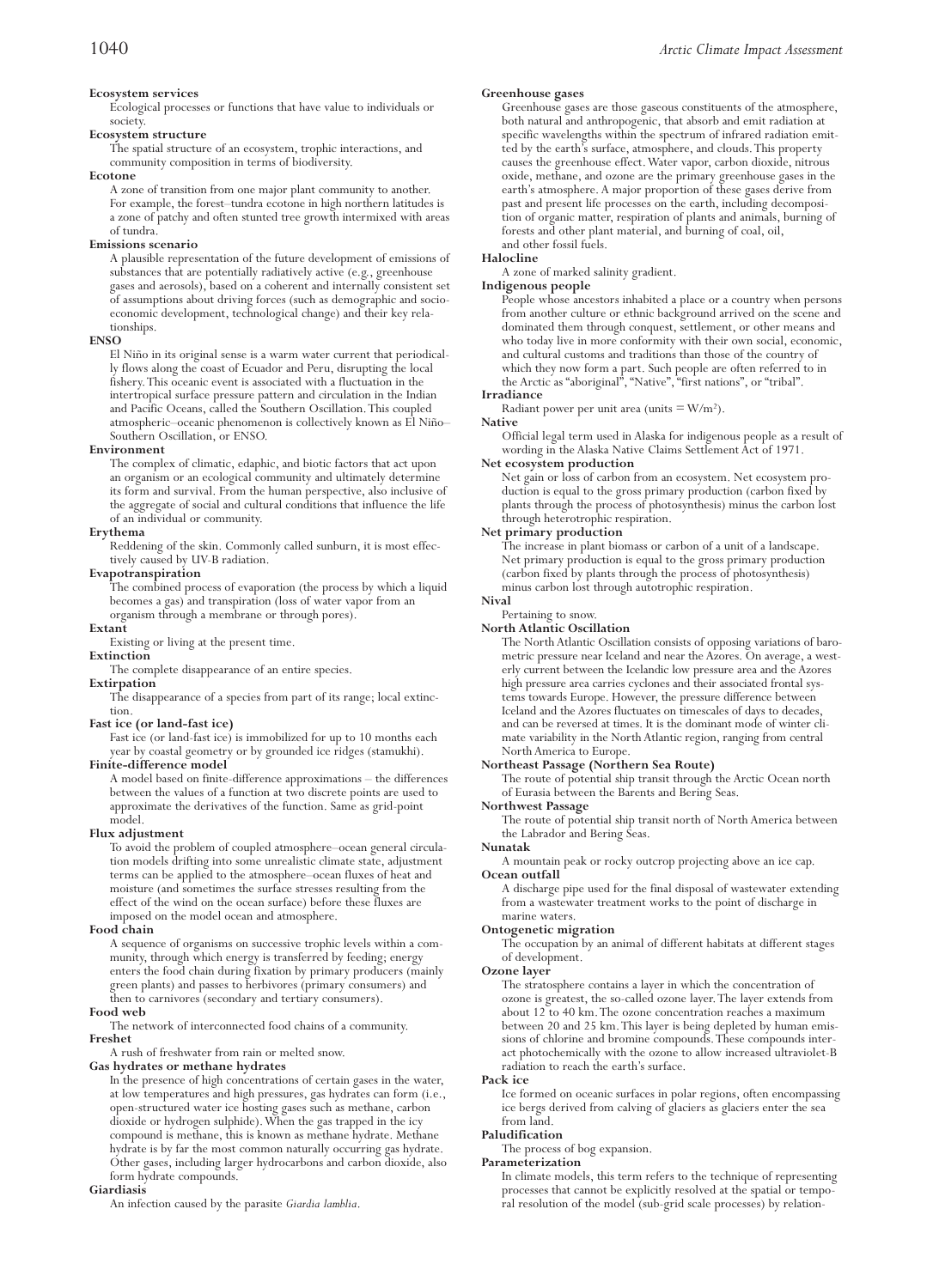ships between the area- or time-averaged effect of such sub-gridscale processes and the larger scale flow.

## **Pathogen**

A microbiological agent capable of causing disease. **Pelagic**

Pertaining to the water column of the sea or lake; used of organisms inhabiting the open waters of an ocean or lake.

### **Permafrost**

Ground (soil or rock and included ice and organic material) that remains at or below 0 ºC for at least two consecutive years.

### **Phenology**

The study of seasonal changes in plant and animal life and the relationships of these changes to weather and climate.

#### **Phenotypic responses**

Changes in the physical expression of a characteristic of an organism when experiencing a change in the environment and without genetic change.

#### **Photokeratitis**

Sunburn of the cornea resulting from overexposure to UV-B radiation that is usually reversible. It can occur after long periods on the snow, especially on bright, clear, sunny days, without adequate eye protection. It can be very painful for a couple of days and can result in transitory loss of vision.

#### **Photoperiod**

The relative lengths of seasonally alternating periods of lightness and darkness in the 24 hour day that affect the growth, activity, and reproductive timing in organisms.

#### **Phytoplankton**

The plant forms of plankton. Phytoplankton are the dominant plants in the sea, and are the basis of the entire marine food web.These single-celled organisms are the principal agents for photosynthetic carbon fixation in the ocean.

#### **Piscivorous**

Feeding on fish.

## **Pit privy (outhouse)**

A structure that receives urine and excrement that is not waterborne; and is the final disposal site and not a temporary storage facility.

#### **Planktivorous**

Feeding on planktonic organisms.

#### **Polar stratospheric clouds**

Clouds that form at extremely low temperatures (below 195 K) in the stratosphere, mostly in the polar regions, and play a role in ozone depletion chemistry.

## **Polynya**

A Russian term meaning an area of open water, possibly containing some thin ice, within the ice pack. A polynya is distinguished from a lead by being a broad opening rather than a long, narrow fracture.

## **Post and pad foundation**

A building foundation system constructed with posts for vertical support and pads on the ground to distribute the load of each vertical support.

#### **Prognostic variable**

A variable that is described by an equation that contains a time derivative of this variable (a differential equation), and therefore its value can be determined at a later time when the other terms in the equation are known.

#### **Proxy climate data**

A proxy climate indicator is a local record that is interpreted, using physical and biophysical principles, to represent some combination of climate-related variations back in time. Climate-related data derived in this way are referred to as proxy data. Examples of proxies are tree ring records and various data derived from ice cores.

#### **Quasi-biennial oscillation**

An oscillation in the zonal winds of the equatorial stratosphere having a period that fluctuates between about 24 and 30 months.This oscillation is a manifestation of a downward propagation of winds with alternating sign.This phenomenon is sometimes referred to as the stratospheric quasi-biennial oscillation to distinguish it from other atmospheric features that also have spectral peaks near two years.

## **Refugium**

An area that has escaped major climatic changes typical of a region as a whole and acts as a refuge for biota previously more widely distributed; an isolated habitat that retains the environmental conditions that were once widespread.

## **Regime shift**

A rapid change in regional climate.

#### **Resilience**

Synonymous with "adaptive ability", or the ability of a system to undergo change without changing its state or identity.

#### **Ruderal**

#### Inhabiting disturbed sites.

**Runoff**

The water from rain or melted snow that travels over the ground surface.

## **Saline wedge**

A salt-water layer flowing below a lower density freshwater layer that tends to form the shape of a wedge as it intrudes into a river system.

#### **Species adaptation**

Characteristics of an organism that have been selected by specific selection pressures exerted by other organisms or the physical environment and that have lead to a new genetic constitution.

## **Spectral irradiance**

Radiant power per unit area (units  $=$  W/m<sup>2</sup>/nm).

## **Spectral model**

A model in which the prognostic field variables are represented as sums of a finite set of spectral modes rather than being given at grid points.The spectral modes may be Fourier modes in the one-dimensional case or double Fourier modes or spherical harmonics in the two-dimensional case. One advantage of a spectral model is that horizontal derivatives can be calculated exactly for the spectral modes represented in the model. Spectral models are, in general, computationally more efficient than a grid-point model with an equivalent resolution.

## **Stamukhi zone**

The zone of heavily broken ice which marks the contact between land-fast ice and the moving pack-ice zones.

#### **Stenothermal**

A tolerance of a narrow range of environmental temperatures. **Storm surge**

A temporary increase, at a particular locality, in the height of the sea due to extreme meteorological conditions (low atmospheric pressure and/or strong winds).The storm surge is defined as being the excess above the level expected from the tidal variation alone at that time and place.

## **Subpermafrost**

Located beneath the permafrost.

#### **Subsistence activity**

An aspect of human existence involving derivation of food and other needs directly from the locally available natural resources.

**Sustainability**

The ability of a natural system (e.g., ecosystem, plant community, population of organisms) or a human-generated system (e.g., community, economy, culture) to maintain itself over time. Often used in reference to the ability of a renewable natural resource to yield a stable annual harvest over time.

## **Taiga**

Russian term for the boreal or northern coniferous forest biome; the ecosystem adjacent to the arctic tundra.

#### **Talik**

A layer or body of unfrozen ground occurring in a permafrost area due to a local anomaly in thermal, hydrological, hydrogeological, or hydrochemical conditions.

#### **Thermocline**

A boundary region in water bodies (lakes or oceans) between two layers of water of different temperature, in which temperature changes sharply with depth.

#### **Thermohaline circulation**

Large-scale density-driven circulation in the ocean, caused by differences in temperature and salinity. In the north Atlantic, the thermohaline circulation consists of warm surface water flowing northward and cold deepwater flowing southward, resulting in a net poleward transport of heat.The surface water sinks in highly restricted sinking regions located in high latitudes.

#### **Thermokarst**

Irregular, hummocky topography in frozen ground caused by melting of ice.

## **Traditional knowledge**

The accumulated knowledge of indigenous peoples about the environment in which they live that has been passed on via the elders of a community.

#### **Trophic levels**

The sequence of steps in a food chain; from producer to primary, secondary, or tertiary consumer.

#### **Tundra**

A type of ecosystem dominated by lichens, mosses, grasses, and dwarf woody plants.Tundra is found at high latitudes (arctic tundra) and high altitudes (alpine tundra). Arctic tundra is underlain by permafrost and is usually saturated.

#### **Urocanic acid**

A photoreceptor for the induction of UV immune suppression.